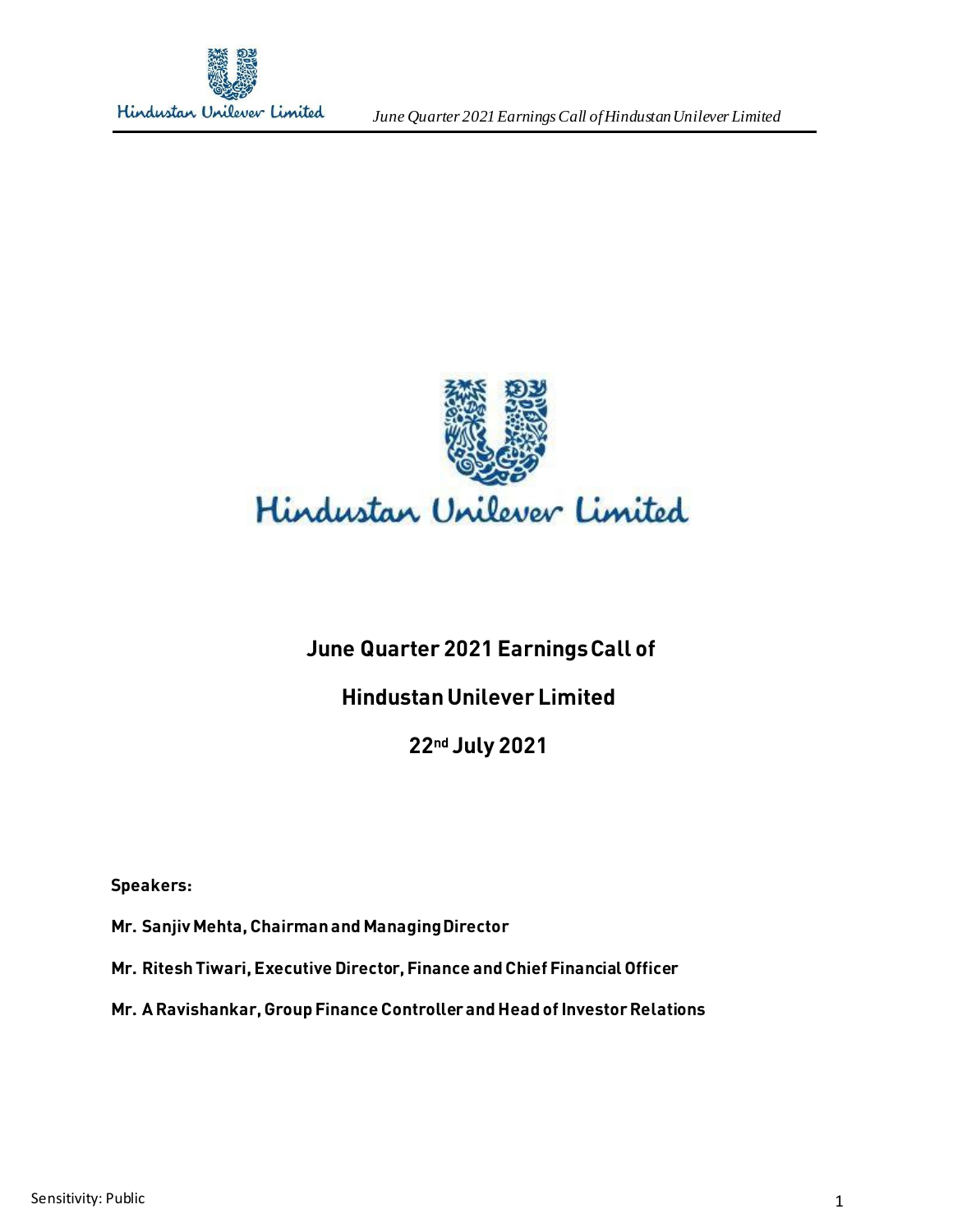

## **Operator**

Ladies and gentlemen, good day, and welcome to Hindustan Unilever Limited Conference Call for the results for quarter ended 30th June 2021. As a reminder all participant lines will be in the listen-only mode and there will be an opportunity for you to ask questions after the presentation concludes. Please note that this conference is being recorded.

I would now like to hand the conference over to Mr. A Ravishankar, GroupController and Head of Investor Relations. Thank you and over to you, sir.

# **A. Ravishankar** *Hindustan Unilever Limited*

Thank you, Margaret. Good afternoon, everyone, and welcome to the conference call of Hindustan Unilever Limited. We'll be covering this evening the results for the quarter ended 30th June 2021. On the call with me from our end is Mr. Sanjiv Mehta, Chairman and Managing Director; and Mr. Ritesh Tiwari, Chief Financial Officer, HUL. We hope that all of you are staying safe and healthy. As is customary, we will start the presentation with Sanjiv sharing his perspective on the market and an overview of how we are navigating the current environment. Ritesh will then share with you our performance of the quarter with the category highlights and our outlook for the future.

Before we get started on the presentation, I will draw your attention to the safe harbor statement included in the presentation for good order sake. I request all of you to pay close attention to Sanjiv and Ritesh's message over the next 30 minutes. We'll be addressing upfront a lot of questions, which are likely to be top of mind for you.

With that, over to you, Sanjiv.

## **Sanjiv Mehta** *Hindustan Unilever Limited*

Thank you, Ravi. Good evening, everyone, and thank you for joining us on the call today. I hope that you and your loved ones are safe, keeping well in these exceptionally challenging times. I, on behalf of Hindustan Unilever, would like to express our heartfelt condolences to those who have lost their loved ones. We wish a speedy recovery to those who are battling this virus, and immense gratitude to all the frontline heroes who are standing up against adversities and are fighting timelessly to help keep others safe. I would also like to thank every member of HUL for their relentless commitment and dedication in these difficult circumstances.

I'm delighted to welcome Ritesh, our CFO; and Ravishankar, our Controller and Head of Investor Relations. They're extremely talented individuals and have landed running. I'm sure each one of you will find the experience of engaging with them very enriching.

Now let me take you through the market context and the imperative for navigating through the crisis. You would recall I had mentioned that April had started off on a good note, continuing the strong momentum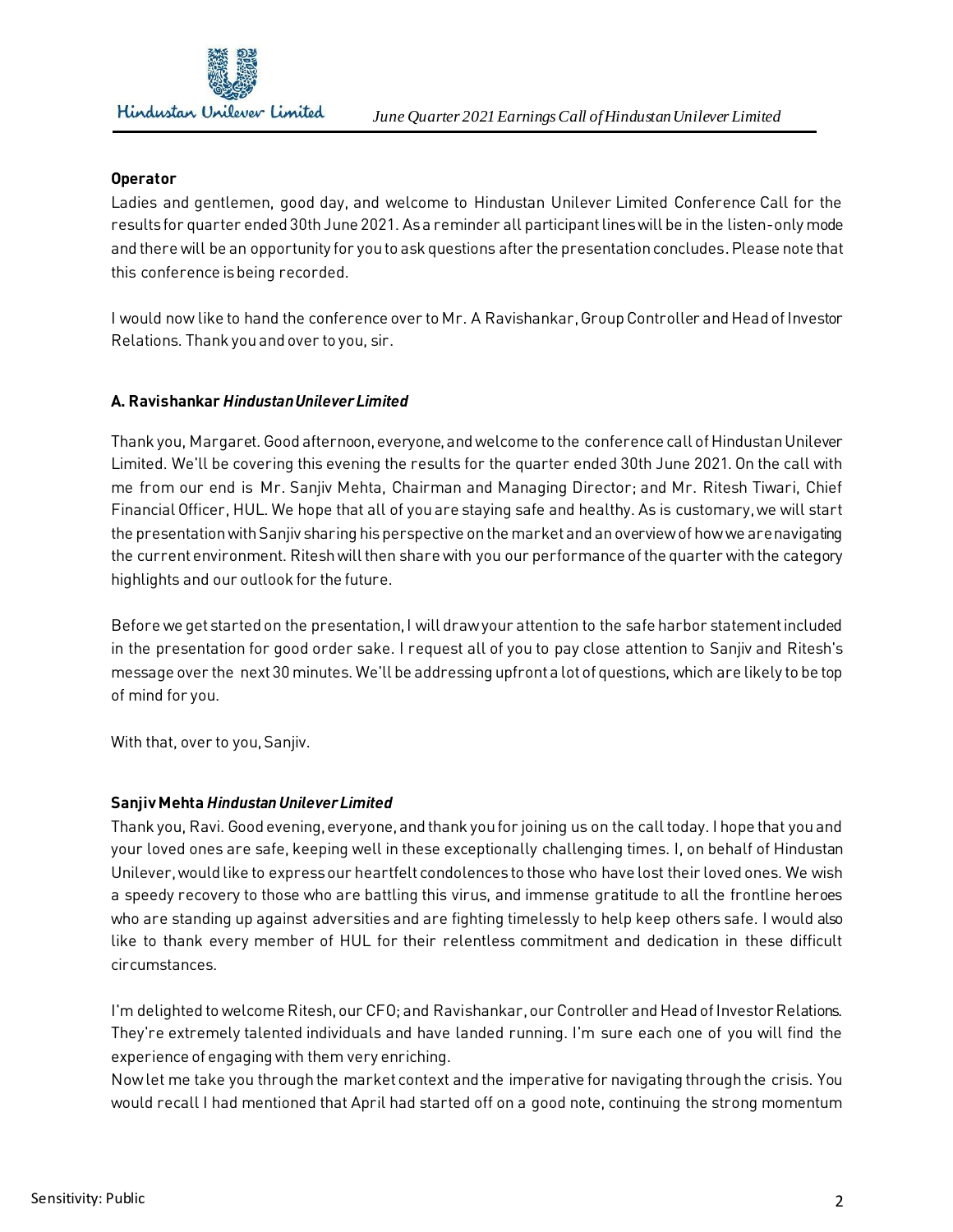

from March quarter. Infection rates were largely under control, consumer sentiments were improving and the economy was on the path to recovery, and importantly, vaccination has commenced in the country. However, towards the latter part of April, cases started spiraling up in the country. It was more devastating this time. The intensity of surge in cases put the medical infrastructure under pressure with active case load jumping to 3.7 million at its peak. Mobility got severely impacted in the month of May as cases hit the peak of more than 400,000 a day and authorities rightfully used localized containment measures to control the spread.

With immense efforts of the authorities and the frontline warriors, we saw a sharp decline from the peak to less than 40,000 cases per day now. Mobility also started to improve in June as the restrictions were gradually lifted. Unlike last year, this time, there were localized lockdowns so the back-end supply chain kept functioning, although last mile logistics has seen some impact. Overall, the impact on mobility this year was less severe compared to June quarter 2020.

If you were to look at it through the lens of the FMCG industry, May month was severely impacted as a large part of the country was under localized lockdown. However, as restrictions lifted progressively, June month rebounded to March '21 levels. Unlike last year, we have seen virusspreading into the rural hinterlands this time. Notwithstanding this, rural continues to remain resilient, with a decent start to the monsoon and government support helping the cause. Urban markets that showed signs of recovery in March quarter was impacted more severely and are yet to come back to March '21 levels.

On the commodities front, we continue to witness unprecedented inflation in our 3-key raw materials. Palm oil prices continue to be at record levels. Buoyed by recovery in global economy and supply constraints, Crude has also rallied significantly over the last few months. Tea had seen significant inflation in 2020, and the prices continue to remain firm. These are initial days of the new crop. While we expect to see some softening versus the record levels in 2020, prices are expected to remain higher than the 2019 level. Therefore, the operating environment has remained challenging in this quarter.

COVID wave 2 has brought into sharp focus the volatile and uncertain times we live in. It tested the resilience of our business, character of our people, agility of our operations and the depth of our financial strength. Building on experiences of 2020, we've built innate resilience and agility in our operations. Our 5 growth fundamentals, purposeful brands, improving the penetration, impactful innovations, designing for channel and creating the fuel for growth, combined with the 4 clear priorities of people, supply, demand, cost and cash and the technology muscle that we have built over the last few years helped us to navigate the crisis well and come out stronger.

Our people will always be our biggest asset and ensuring their safety and well-being will remain our topmost priority. We have ramped up our medical infrastructure and manpower. We have a team of 60 doctors, 40% more compared to pre-COVID levels to look after the health of employees. We have tied up with more than 200 hospitals across the country and have 45 fully equipped ambulances to support critical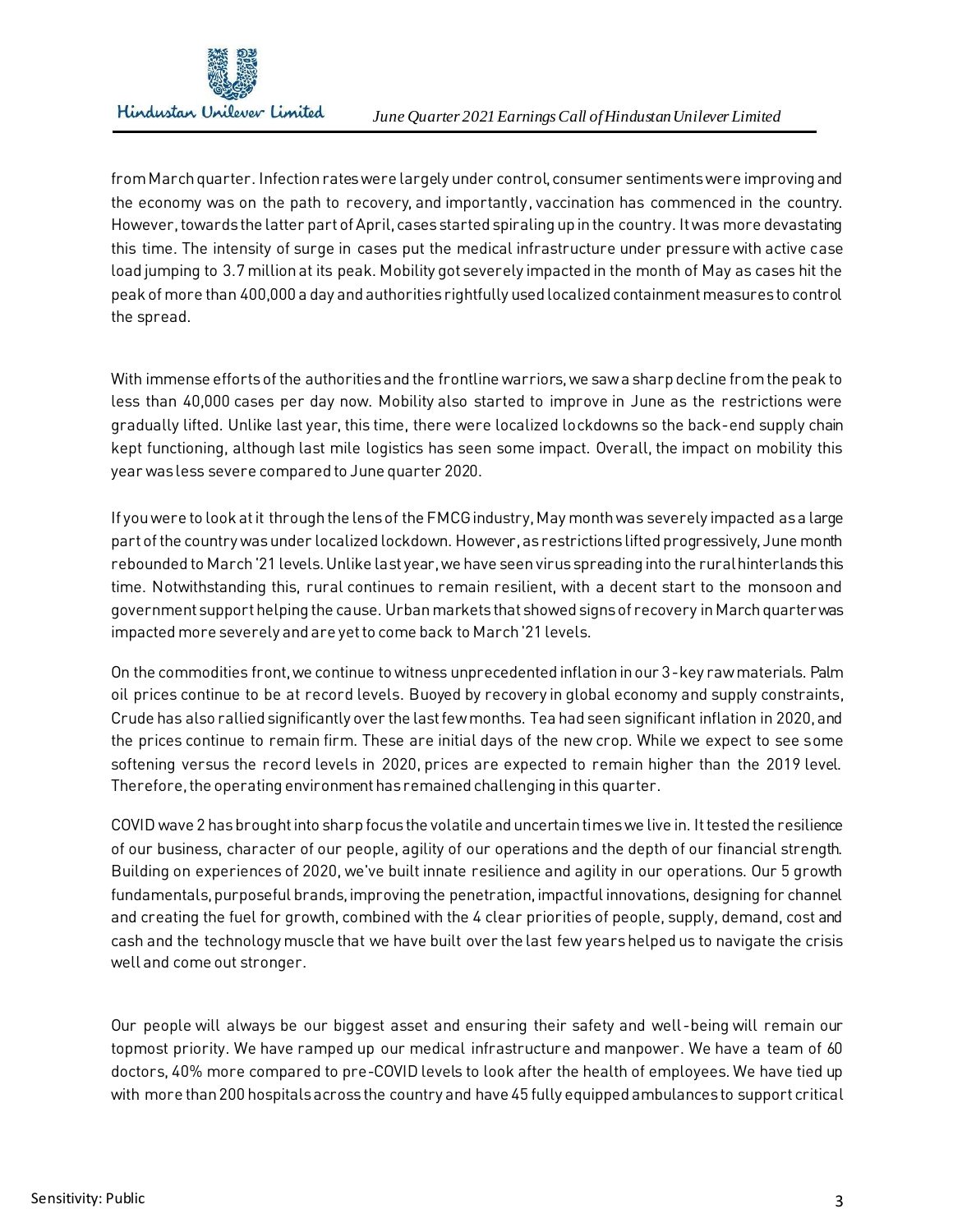cases.

Central to tackling the pandemic is vaccinating our people. We are facilitating vaccination of employees, their family members and also people who form part of our outer core. As of today, about 90% of all our eligible own employees have been inoculated with at least 1 dose of vaccine. If I look at our ecosystem, excluding, of course, the family members, then more than 88,000 people have received at least 1 dose of vaccination.

Today, our supply chain has become much more agile and resilient, our distributed manufacturing footprint enables us to manufacture goods closer to the market. We have debottlenecked our production lines, made them more flexible to quickly adapt to the changing requirements should there be a surge in demand and have taken our potential capacity to 1.3x pre-COVID levels. We are keeping inventory closer to the consumers to ensure availability of our products.

Despite significant disruption on last mile logistics due to COVID restrictions and limited out-of-store operation, we were able to maintain our direct coverage at healthy levels. We also ensured availability of a wide range of assortment unlike what happened last year.

Demographics in India are changing rapidly, and this is translating into evolving consumer needs and aspirations. At HUL, we are leveraging our global know-how, embellishing it with deep local insights and innovating to meet consumer demand by constantly striving to deliver better experiences.

To make the chore of doing laundry more efficient, 'Surf excel' has launched '3 in 1 Smart Shots', a single use soluble liquid detergent capsule with a unique 3-chamber design that provides advanced stain removal, long-lasting fragrance and care for fabric. On its journey to make beauty products more sustainable, 'Lakmé' has introduced its 'Perfect Radiance Skin Brightening Day Cream'with a recyclable refill jar that reduces plastic usage by up to 85%. 'Kwality Wall's'has launched the 'Cadbury Crackle Tub'in partnership with Mondelez. It's a relishing combination of chocolate swirl on rich chocolate scoop overloaded with Cadbury Crackle magic. If you haven't tried it yet, I would definitely urge you to do so. 'Vaseline'has launched a new range of hydrating lotions and gels that keep you refreshed with hydrated and moisturized skin.

It has never been more relevant for brands to demonstrate a positive contribution to society and address the issues that consumers care about in an authentic way. So we are investing on communications which are explicitly purposeful and consumer relevant. 'Lifebuoy'continued its purposeful journey and launched a public service message communicating the role every Indian has to play in taming the second wave by educating people to become role models in the community by following the COVID-appropriate behavior.

With a strong sense of purpose to offer superior disinfection, 'Domex' responded with agility to the COVID-19 crisis. Mumbai was one of the first cities in India to be gravely infected by the second way of the COVID pandemic. 'Domex'joined hands with the Municipal Corporation of Greater Mumbai to fight against COVID-19 by helping keep public spaces safe and sanitized.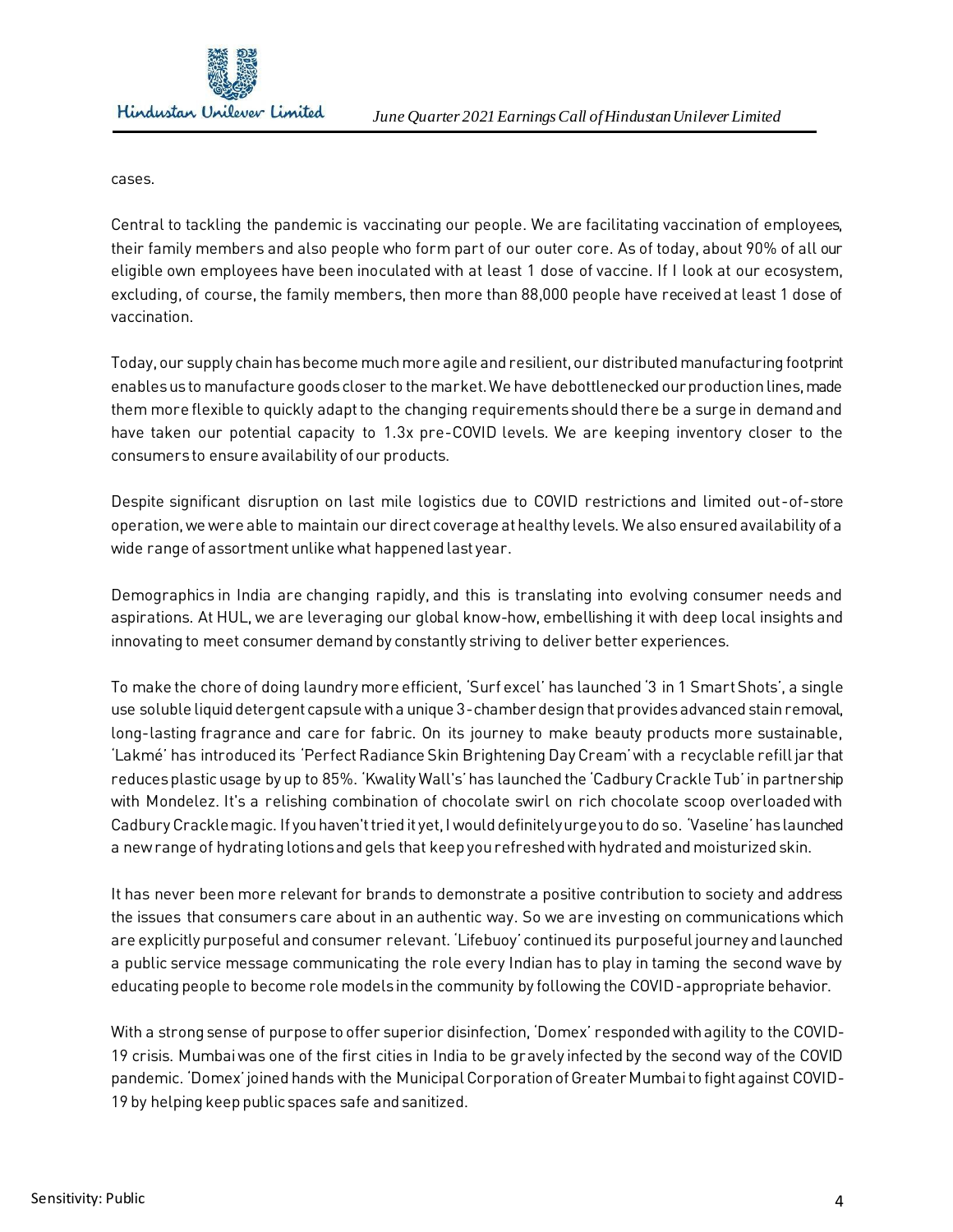

After a delay due to the pandemic, Olympics are nearly here, our purposeful brand 'Rin' in its latest ad campaign 'Time to Shine' is celebrating the inspiring story of grit and determination of India's first Olympics fencer 'Bhavani Devi'. Living its philosophy to encourage young girls to not only dream it, but also achieve it, 'Sunsilk'did the digital video with Priya Malik, popular word artist and poet, to bring this alive beautifully througha poem, 'Sapno Ka Email', inspiring girls to turn their dreams into reality.

In the past, we have talked to you about 'Reimagine HUL', our journey to create a tech-enabled intelligent enterprise where we are leveraging technology to scale up the impact of digital initiatives on our own business. 'Shikhar', our eB2B app is a real game changer for us. We've added another 50,000 stores to take the tally to 5.5 lakh stores. Along with adding new stores, we are driving better adoption and stickiness which is reflected in the contribution of Shikhar turnover, which has gone up by 6x in June quarter versus the same quarter last year.

COVID-19 has, of course, amplified the significance of e-commerce and consumers' preference for eeverything is a clear tailwind for this channel. We believe as the consumers get used to the convenience and assortment of e-commerce, these habits will continue to stick. At HUL, winning in channels of future has been a strategic imperative. In the last quarter, we talked about premium beauty business unit, which will focus on digital-only and digital-first brand. We are excited about this opportunity and have rolled out a range of beauty products under our digital-only brand 'Simple'.

Leveraging our global presence, we are learning from our experience in more developed e-commerce market. "Design for channel," is a key pillar of our 5 growth fundamentals, under which we are designing new products with right pack price architecture exclusively for e-commerce. All of this has enabled us to continue to accelerate our growth momentum in e-commerce and increase the contribution of this business to 2x on a year-on-year basis.

In our endeavor to provide a seamless engagement and shopping experience to consumer, we are exploring new routes to reach them. 'UShop', our multi-brand online direct-to-consumer store, is a step in this right direction. We have started 'UShop'in Mumbai and Delhi will be expanding further.

Our premium brands like 'Lakmé'and 'Indulekha'have their own D2C platform, providing a unique shopping experience to the consumers. 'ICnow' is another initiative where we have tied up with last mile delivery partners like Swiggy, Zomato, Dunzo, to provide home delivery of ice cream.

Today, more than 10% of our demand is captured digitally through these future-ready platforms. This also givesus unique ability to run our demand generation activity in a disruptive way.

As I said earlier, we entered the quarter on a strong momentum before hitting the second COVID wave, which impacted part of April and entire month of May. In this backdrop, we delivered a robust performance with domestic consumer business growing at 12%, led by underlying volume growth of 9%. Our profit after tax grew by 10%. Market development initiatives have yielded strong results and the market development cells continue to grow ahead of overall growth.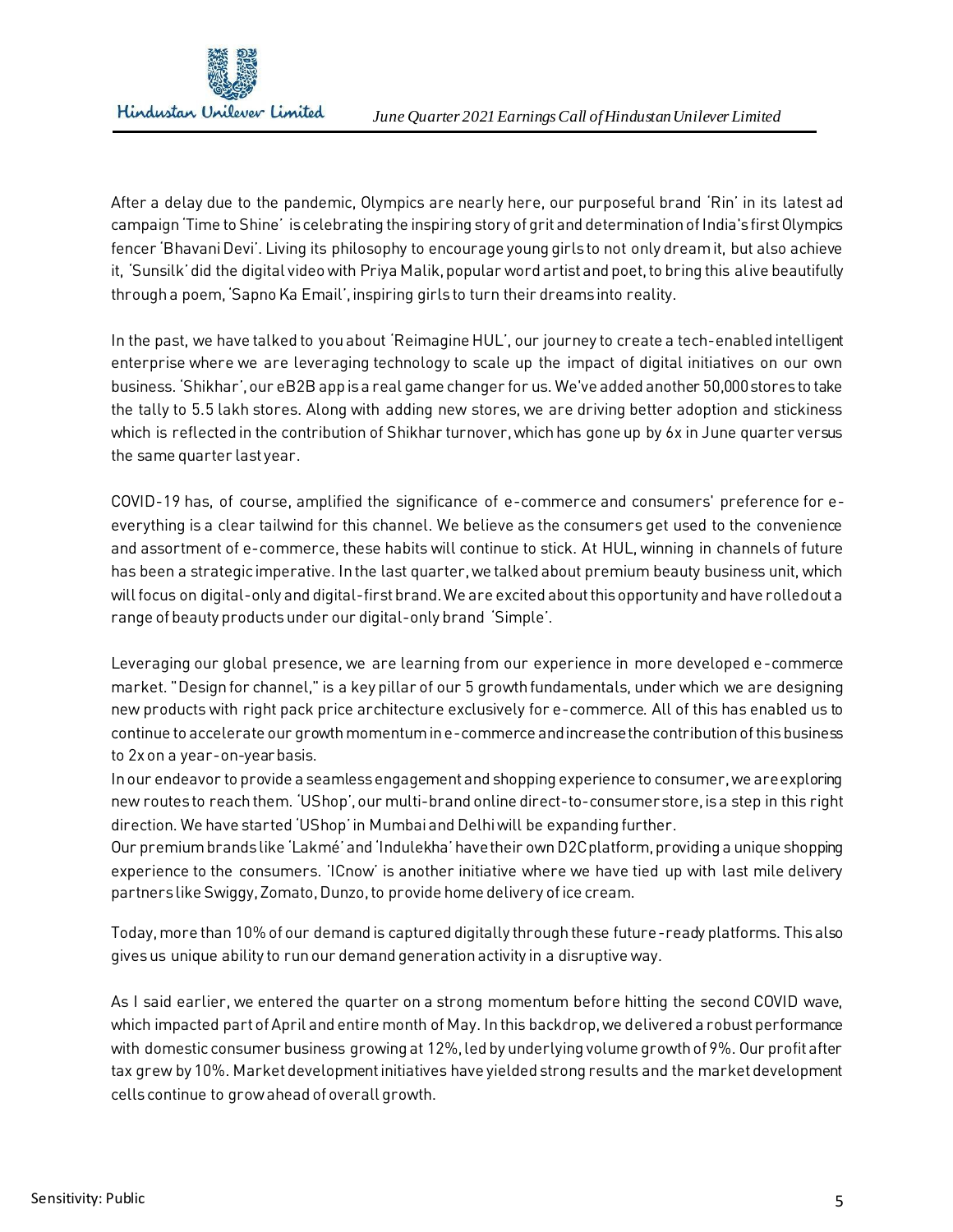

Premium portfolio also did well, growing at 2x of the rest of the portfolio. Our business fundamentals remain strong, and we continue to gain penetration in more than 80% of our business on L3M May basis when compared to the same period, not in 2020, which would be an easier thing to deliver, but against 2019.

Against 2020, we are gaining penetration across all of our businesses. We are starting to see Nielsen having better stability and as per the latest June quarter read, we are gaining value shares in more than 3/4 of our business on L3M June basis.

During the second wave, we launched Mission Hope. And as part of this, we airlifted 5,500 oxygen concentrators from across the world into India in a fast-track manner to address the shortage of medical oxygen. This has been deployed in hospitals in 16 states to strengthen the rural infrastructure, and with our partner, Portea Medical, established a free of cost borrow-use-return model in several cities to help people in need.

We also converted our idle nitrogen plant in Pondicherry to an oxygen plant, supporting sustained oxygen supply to a government hospital for chest diseases. We also started free Prabhat telemedicine services in 5 of our factory locations in partnership with Labornet Healthcare. These centers are ensuring safe, affordable and accessible health care services for rural communities where access is a huge problem.

Let me now turn to our newly launched Unilever compass, the strategy that will drive our business and will help us on a journey to becoming a leader in sustainable business. At the heart of the campus is our belief that sustainable and purposeful business drives superior performance. This message is extremely relevant in today's environment than ever before. In a way, we are determined to end the debate, whether there is a trade-off between purpose and performance. We realize that being purpose-led alone will not be enough. To be successful, we also have to be future fit by being fully digitized, more innovative and faster to respond to the many changes shaping people's lives every day.

Bringing focus to the compass are time-bound commitments and actionable goals that we are committing to. We believe that this commitment will help tackle the biggest challenges of our time such as packaging and waste, gender equality, human rights and fair value, plus, of course, climate change, water scarcity and social inclusion. By focusing on building solutions for these challenges through our purposeful brand and actions, we will connect even more closely with the consumers and communities we serve.

The compass chalks out our strategic choices and actions that we believe will help us achieve our purpose and vision. We will do this by developing our portfolio to expand in high-growth segments, leading in the channels of the future, creating purposeful brands, building differentiated capabilities and a future-fit organization culture.

Looking forward, while we are cautiously optimistic about the near-term outlook, we remain confident of mid- to long-term prospects of FMCG industry and India.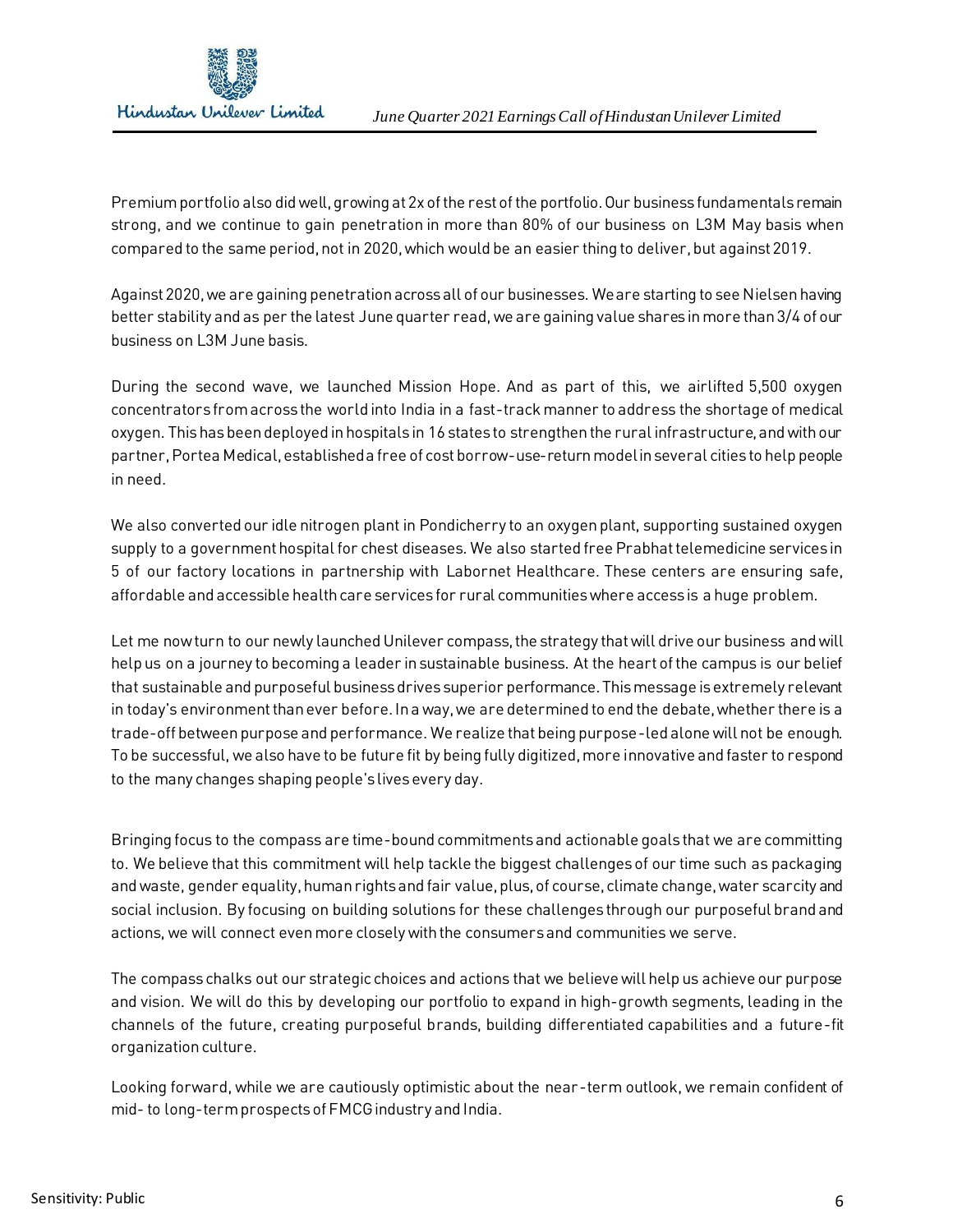

We are still not out of the woods as far as the virus is concerned. It is important for all of us to be responsible, follow COVID appropriate behavior and not throw caution to the wind. As 'Lifebuoy'has rightly said, fighting coronavirus is in your hands, our hands.

Let me now hand over to my colleague, Ritesh, as he provides deeper insights into this quarter's performance. Ritesh, over to you.

## **Ritesh Tiwari** *Hindustan Unilever Limited*

Thank you, Sanjiv. Good evening, everyone. I will now take you through the performance from an in-quarter perspective and also talk about, briefly, the future outlook.

As Sanjiv said, our performance has been robust in a challenging context. Sanjiv elaborated about the impact of second wave on May month and how we have sequential pick up in June. Talking about the numbers, our domestic consumer business grew by 12%, led by strong underlying volume growth of 9%. You would also remember Sanjiv talking about the high inflationary pressure in our input costs. Continuing with our judicious and calibrated pricing approach, we executed another round of price increase in skin cleansing, laundry, and tea portfolio. Our underlying price growth at 3 percentage will optically look lower than March quarter '21. However, this is reflective of the variation in the intensity of trade spends in the base periods of March quarter '20 and June quarter '20.

Growth was broad-based with all 3 divisions growing in double digits. Health, hygiene and nutrition, which forms 85% of our portfolio, continued strong momentum, growing on a relatively high base of JQ'20, whilst discretionary and out-of-home portfolio was impacted due to limited mobility, albeit the impact was lower than wave 1. We will talk more about top line growth when we go into category slides.

Moving to bottom end performance, our net profit after tax grew by 10% to more than 2,000 crores. Our EBITDA margins have declined by 110 bps on year-on-year basis primarily linked to high input cost inflation and increased A&P spend. If you remember, we had the benefit of low media rates in the base period. This is partly offset by turnover leverage on other expenses and employee costs.

On a sequential basis, our EBITDA margins are down 50 bps. This is consistent to how we had approached the business and spoken to you last quarter that we will look to maintain healthy margins while driving competitive volume growth. The sequential drop in margins was driven by high input costs from crude and palm oil, which have inflated at record level, partly offset by pricing actions. We have talked about one-off benefit in employee costs in March quarter'21 linked to true-up of variable pay. A&P spends are sequentially lower as we calibrated our media spends given second wave of COVID and impact to some discretionary categories. We continue to maintain competitiveness of our brand with our share of voice well ahead of our share of market.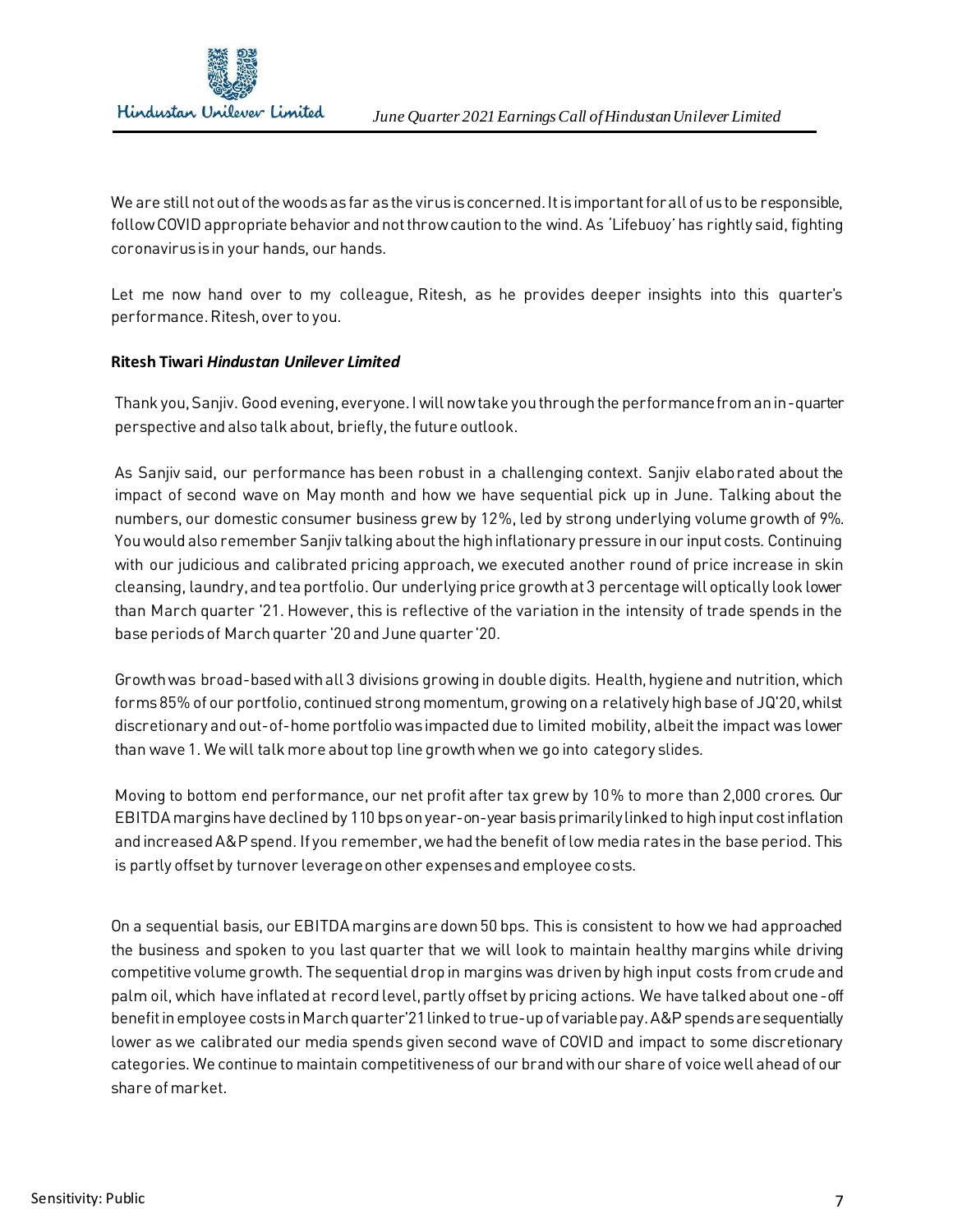

Profit after tax before exceptional items was up 5%. The gap of 5% in PAT (bei) and net profit is explained by exceptional costs in base period linked to M&A and integration costs.

Our growth has been broad based with all of our 3 divisions growing in double digits. Home Care growth at 12% was enabled by strong performance in fabric wash and household care. Beauty & Personal Care growth at 13% was led by hair care and skin care. Foods and Refreshments grew at 12%, led by continued momentum of in-home portfolio.

Let me now shift gears to performance within each of the divisions, and let me start with Home Care. Household Care continues to perform well, delivering high teens growth on a strong base, led by Vim. Premium dishwashing portfolio continues to do well. Fabric Wash grew in double digits, driven by our premium portfolio of Surf, liquids and fabric conditioners. We continue to take calibrated pricing in laundry considering the significant input cost inflation. Purifiers continued to improve sequentially, led by acceleration in e-commerce.

Moving to Beauty & Personal Care, soaps delivered another strong quarter of growth. Premium portfolio of soaps continued to perform well growing sequentially. Hand hygiene portfolio comprising sanitizers and hand wash declined on an exceptionally high base of JQ'20 when we saw people stocking up these products. Palm oil continues to be at record levels, these are multi year high, and we have been taking prices in a calibrated manner to protect our business model while maintaining competitiveness.

In Oral Care, Close Up continues to do well. Pepsodent launched its coronavirus fighting mouthwash with CPC technology that reduces 99.9% COVID-19 virus after 30 seconds of rinsing.

Hair care continues its stellar performance, growing in high double digits as we continue to gain market shares. Our innovations and communications are finding relevance with consumers and yielding good results. Skin care and color cosmetics recovered strongly on a year-on-year basis as mobility improved versus JQ'20, though not back to pre-COVID levels yet. These are structurally very attractive businesses and have delivered strong performance for us. We believe that as mobility further improves, these categories will see increased consumption.

Talking about Foods & Refreshment, business continues to grow in double digit, led by in-home portfolio. In Foods, ketchup and soup continued their strong momentum and grew on a higher base in JQ '20. Tea delivered another strong quarter with all our key brands growing in double digits on a very strong base in the prior year as we continue to gain share. Go-to-market integration in nutrition business is progressing well. Health food drinks gained penetration sequentially and grew volumes in mid-single digits. You would recall GSK used to operate with a sub-distributor model, which we are now changing to direct coverage in line with HUL's distribution practices. As a result, there was an adverse impact linked to pipeline correction, when we integrated these distributors. I will speak in more detail about nutrition business and progress on integration a little later in the presentation.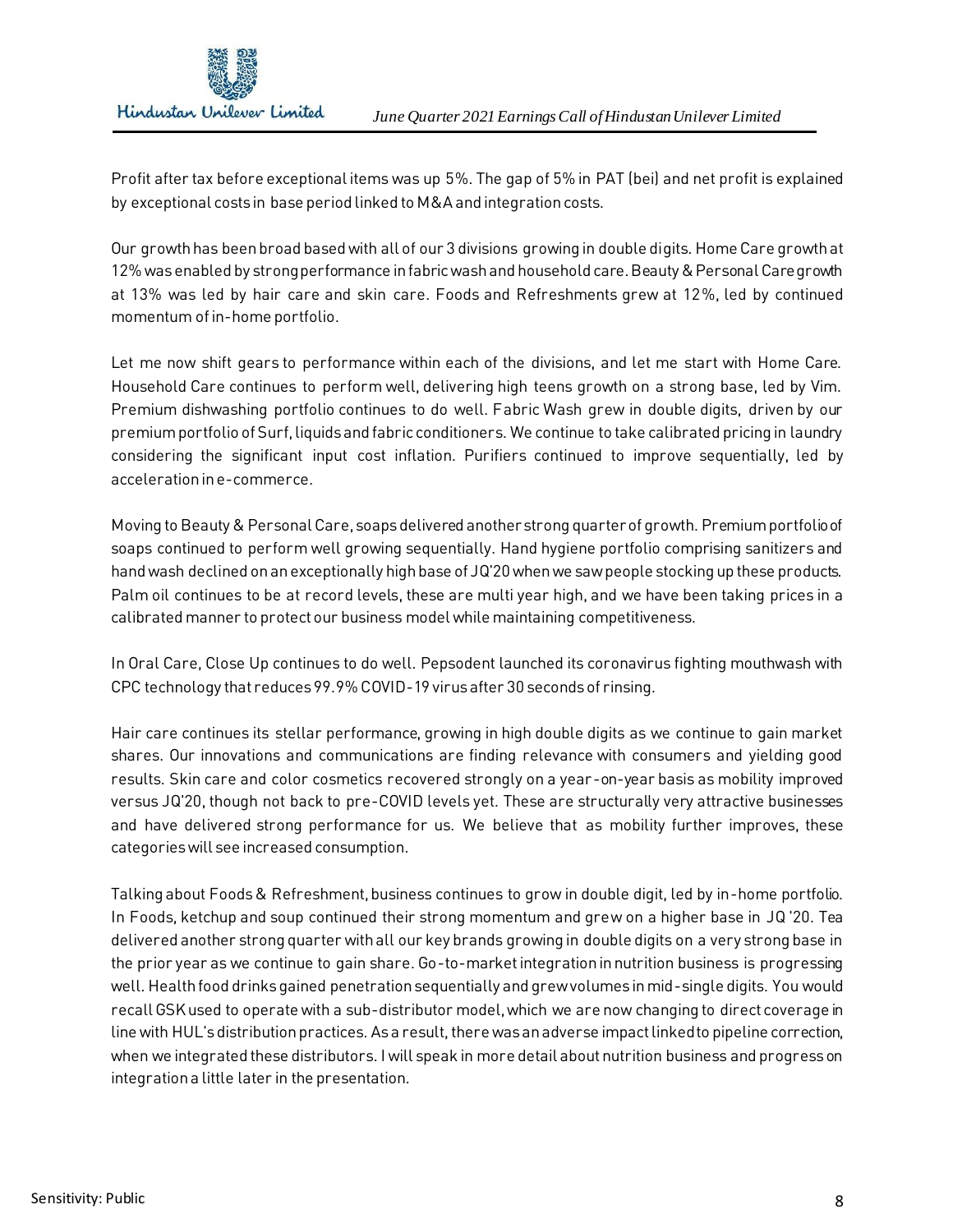

Ice cream recovered and grew year-on-year from a weak base, although performance in the quarter was impacted by limited mobility. In partnership with Mondelez International, we launched Kwality Wall's Cadbury Crackle frozen dessert, and it is doing well.

We have been talking to you about our portfolio from a COVID impact lens, and if you would notice the health, hygiene and nutrition, which used to be 80% of our portfolio, has now gone up to 85%, reflecting the differential growth of the 3 portfolios. This chart provides a quick snapshot of how the 3 portfolios performed in this quarter. Health, hygiene and nutrition continued its momentum, growing at 8% on a relatively strong base. Discretionary and out-of-home business, which includes categories like skin care, color cosmetics and ice creams, were relatively less impacted in this quarter compared to same period last year. They grew in high double digits, albeit not yet back to pre-COVID levels.

Now I will talk more about nutrition business which I'm sure is an area of interest to many of you. As we told you in April, we completed SAP migration in March quarter and had started off with go-to-market integration which was the next logical step. GSK had nearly 800 distributors who had become part of HUL distribution network post-merger. We have designed our go-to-market structure to ensure that the combined strength of both GSK and HUL are leveraged in the marketplace. We are progressing well on our plans and have nearly integrated almost half of the business despite the COVID challenges. We have also expanded our direct coverage in nutrition by 1.4x compared to April of last year.

As we said in the past, health food drinks is a highly underpenetrated category in India with all India penetration levels at c.25 %, and in rural areas,this is even lower. Quite naturally, our most important job is to develop the market and grow penetration in this category. One of the important market development activity is consumer connect to recruit consumers into the category. This quarter, we made 0.5 million contacts and are looking to drive this further as COVID restrictions are lifted.

Another critical aspect of integration is to continue on the journey of generating cost synergies, and consistent of our past commentary, we are progressing ahead of our plans. We will continue to invest part of the synergies back in growing penetration and developing the portfolio further to keep business on a virtuous cycle of growth.

Talking about segmental performance, now from our segment lines, all 3 segments have performed well with growth in double digits. We are also seeing the impact of inclusion of nutrition business numbers in the base for Foods & Refreshment. Our margins in all 3 divisions are healthy, and we continue to manage them dynamically. If you recollect, Foods & Refreshment margins in December quarter were at 14%. And from there, we have been able to bring the margins up to 18% in just a couple of quarters while still growing the business at a high pace. As we have always said, margins will follow if you are able to get growth equation and competitiveness right. And that's exactly what we have been able to do well in our Foods & Refreshment business.

In summary, our performance has been strong, both on top line and bottom line. I have already covered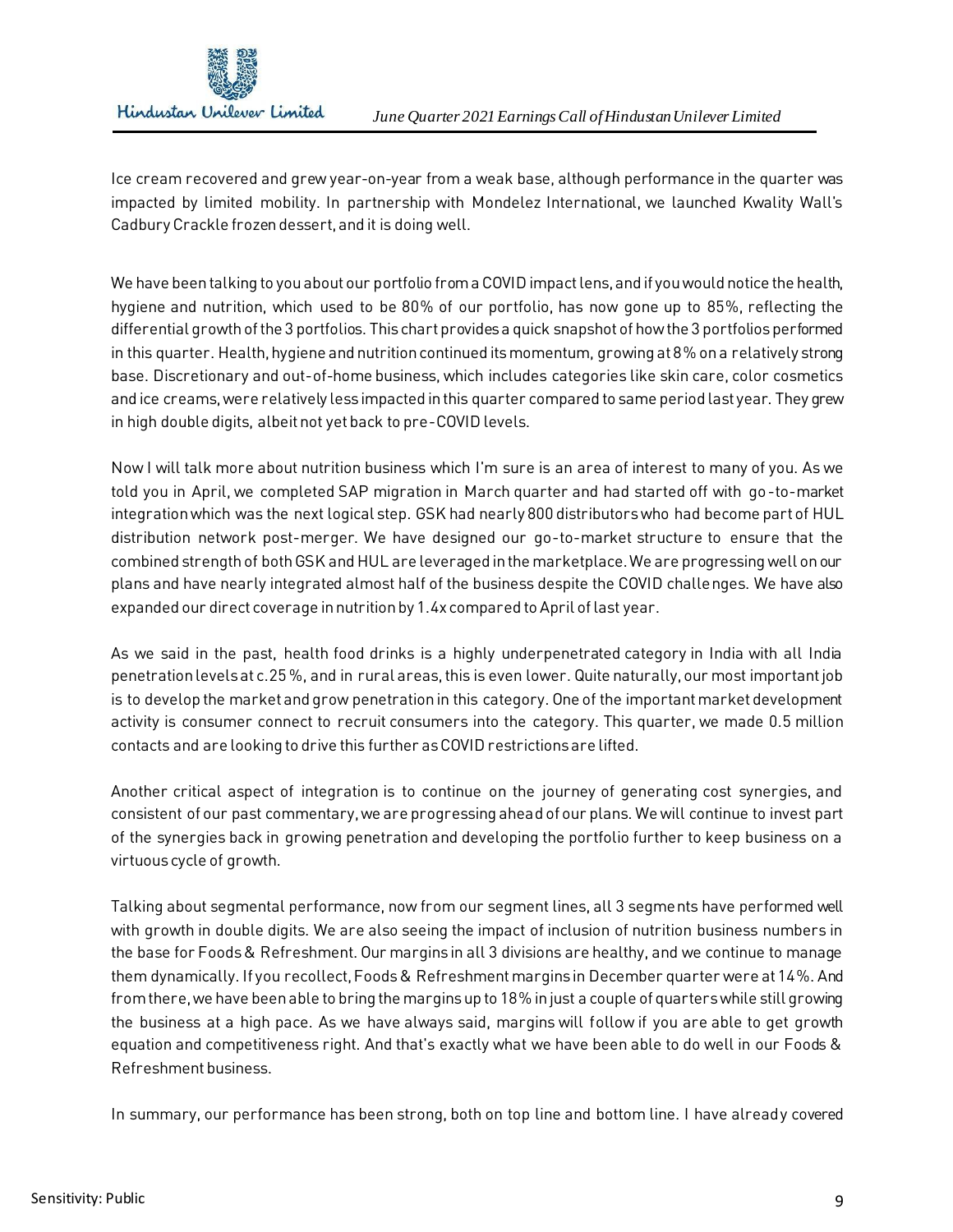

most of the lines in detail. Let me pick up a couple of items and elaborate more. The first is a drop in other income, which is on account of lower treasury yield and one-off credit in base from interest on tax prior period adjustment.

The other one is on effective tax rate. Our ETR for the quarter was 21.7% given certain prior period items. Excluding prior period items, we expect our ETR for the year to be around 26%.

Coming to my last chart for the day, looking forward, we are cautiously optimistic. With mobility improving, we believe that demand for FMCG productswill go up, especially for discretionary categories. The strength of our portfolio and our capabilities will hold us in good stead. Notwithstanding this, possible surge in infection rates may cause uncertainty to demand. Rural has been a growth engine for FMCG for the last few quarters, and it continues to be resilient. Hopefully, we see a good monsoon. This will augur well for the rural economy and for our business.

Three of our biggest input materials remain volatile and at elevated levels, and we will continue to look for all levers like savings, judicious and calibrated pricing whilst maintaining right growth equation to protect our business model. Our focus remains on driving volume-led competitive growth with right balance on pricing. We will continue to dynamically manage our EBITDA margins broadly in the existing range.

With this, we complete our prepared remarks, and let me hand over to Ravi to commence our Q&A session.

# **A. Ravishankar** *Hindustan Unilever Limited*

Thank you, Sanjiv. Thank you, Ritesh. With this, we will now move on to the Q&A section. In addition to the audio, as always, our participants have an option to post the questions through the web option on your screen. We will take these questions just before we end.

With that, I would like to hand the call back to you, Margaret, to manage the next session for us, please. Go ahead, Margaret. Over to you.

## QUESTIONS AND ANSWERS

## **Operator**

The first question is from the line of Abneesh Roy from Edelweiss.

## **Abneesh Roy** *Edelweiss Securities Limited*

My first question is on tea business. In the FY '21 annual report, in tea you have mentioned a significant market share gain. And you mentioned even in Q1 commentary, market share gains continue. So my question is, is this coming from the regional players essentially or even the other large pan-India player? And second, is it happening because of the sharp inflation market leader gain or even the WiMI strategy and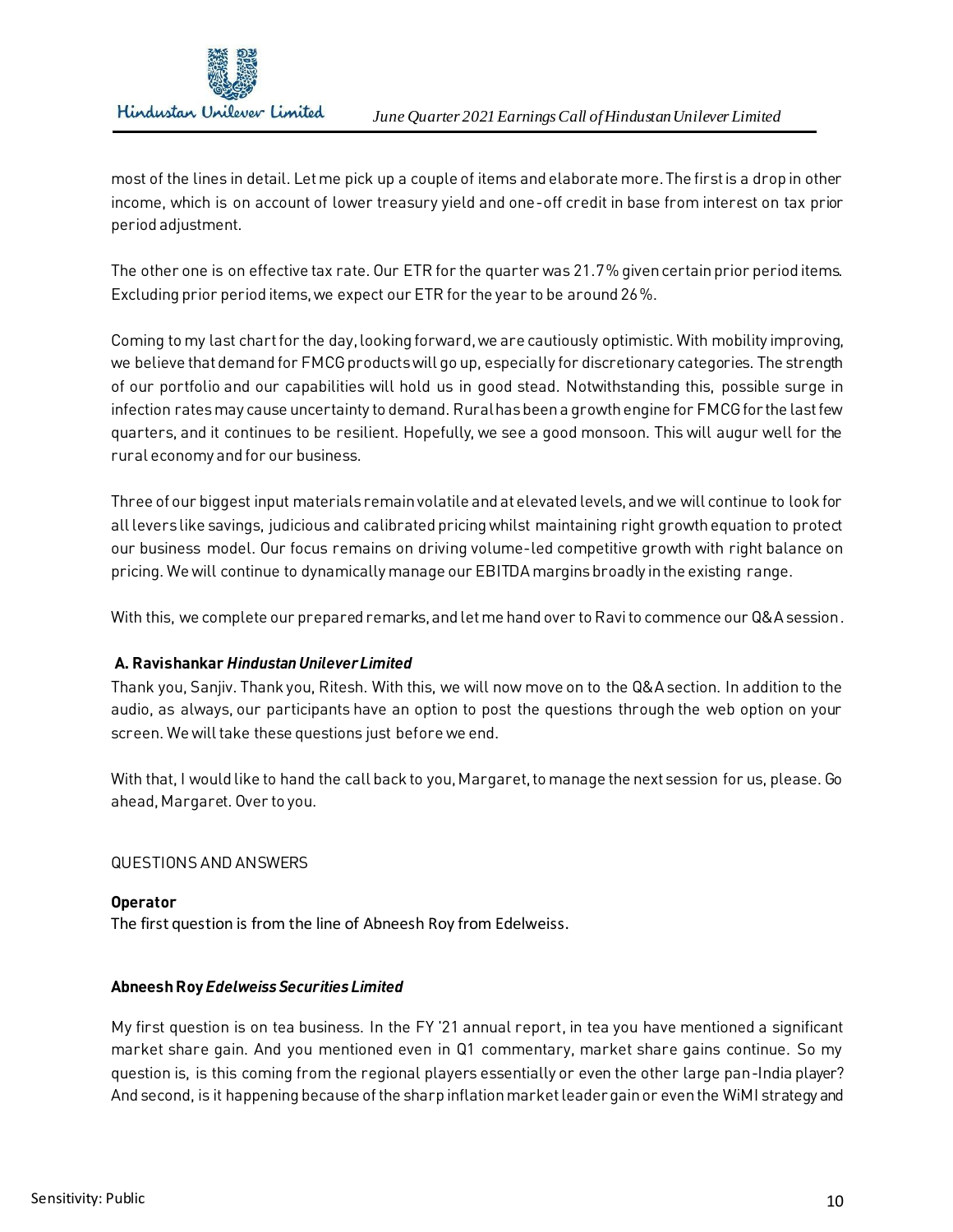

your healthy variants, those are also healthy.

## **Ritesh Tiwari** *Hindustan Unilever Limited*

Yes, Abneesh, thanks so much. On tea yes, we have gained market share. Our strategy was always to drive competitive growth as we saw pretty steep inflation of tea commodity, as you know, which happened last year, and it remained elevated even now as we speak. In tea our strategy was to ensure that we drive competitive volume growth, which is exactly what we did. We drove incremental market share on volume and which also then translated into value market share as well. So we have gained on tea volume and value market share from both.

And our growth, to your question, has been across the board. It's a pretty robust growth across the geographies that we play against various price segments that we play.

The WiMI strategy, which you spoke about, that has been extremely carefully navigated in the quarter. As you know, it was a pretty tough period for the country as infections started to spiral in the later part of April and was at very different heights in the month of May. During this period, we very calibratedly managed our different geographies wherein we were able to play our portfolio in a very different manner with full capability of our customer development teams and our supply chain teams to drive growth across different parts of the country. And of course, different mixes for different geographies have always been one of the hallmarks of our portfolio, which is pretty broad from a price perspective and also from a different taste perspective.

## **Abneesh Roy** *Edelweiss Securities Limited*

Right. So a follow-up on this. One is, you mentioned in your opening remarks that in tea crop, these are early days for the fresh crop, but you did mention some correction from last year. But from a 2-year basis, it will be inflationary. So my question is, when I link up your 400 bps expansion in F&R margins from a 2 quarter perspective, is the pricing in tea either up or down largely done, taking into view some correction? And second, your Unilever parent has said today that the operational separation of the tea business is largely done. They have said \$2 billion revenue excludes tea business in India and Indonesia. So does it mean India, the tea business will not be part of this and so it will continue as part of HUL?

## **Ritesh Tiwari** *Hindustan Unilever Limited*

Yes, so let me take up the tea question first. So tea is an extremely strong business for HUL. We are fully committed. We're running very strongly. And as I just covered and mentioned that it is growing very well, gaining both volume and value share. Tea remains an integral part of our business. All numbers for HUL that you see includes tea in the base and of course, in the current quarter. We are fully committed in this category, which is growing pretty well for us.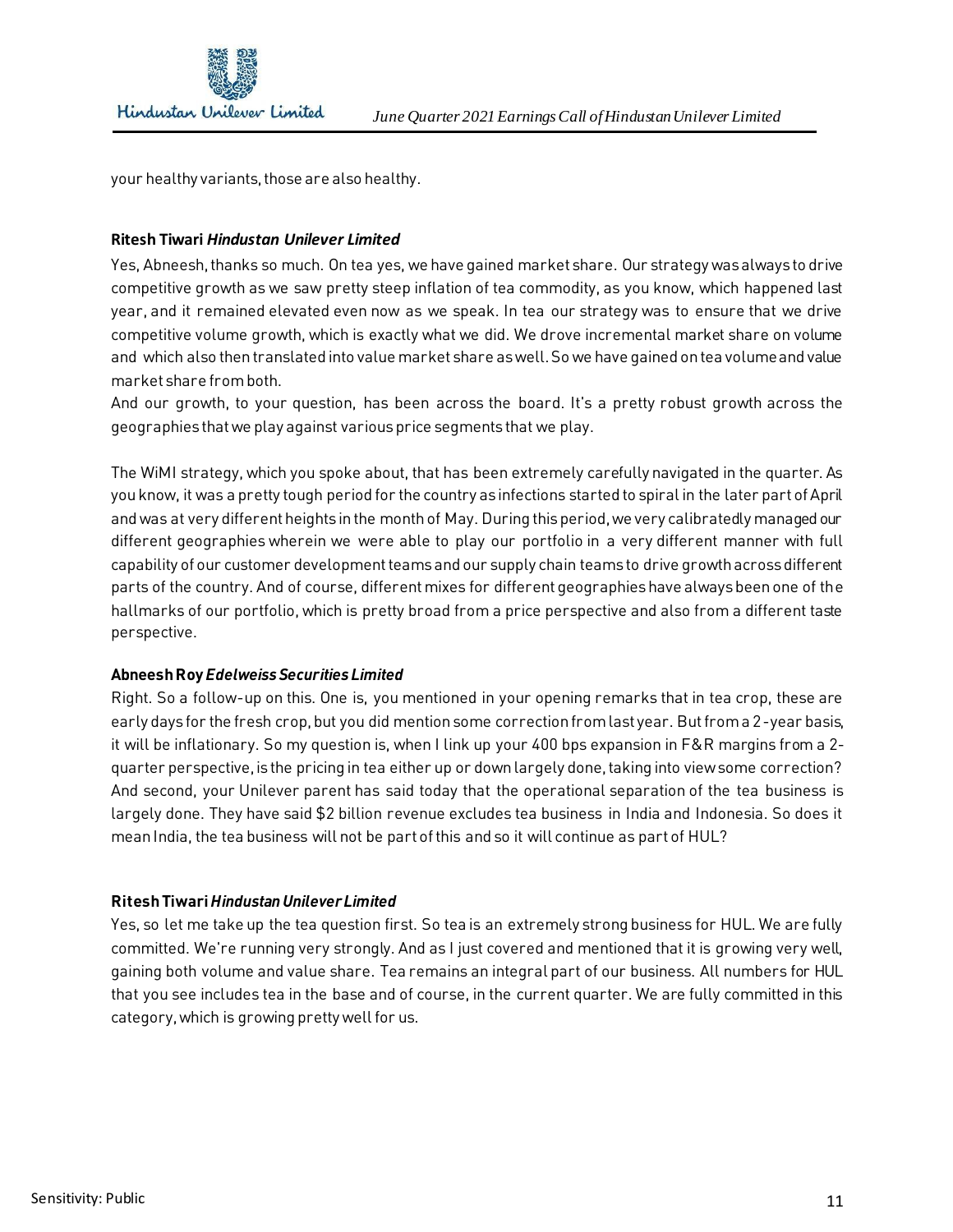

## **Ritesh Tiwari** *Hindustan Unilever Limited*

Any other questions you have Abneesh?

#### **Abneesh Roy** *Edelweiss Securities Limited*

Yes, on the parent tea business.

#### **Sanjiv Mehta** *Hindustan Unilever Limited*

Yes. I'll just -- Ritesh, I'll just take that question.

# **Ritesh Tiwari** *Hindustan Unilever Limited*

Sure.

#### **Sanjiv Mehta** *Hindustan Unilever Limited*

Abneesh, let me be very emphatic. We keep strengthening our leadership in the tea business. We have got a fabulous tea business, and we have no intention whatsoever to divest this business. This business will remain an integral part of HUL.

## **Abneesh Roy** *Edelweiss Securities Limited*

Sure, that's helpful. My second and last question is on sequential penetration gains in Glow & Lovely and your nutrition business. That was something surprising given the pandemic rate, too. So if you could explain what is the reason for this. And how is the INR 2 sachet doing in nutrition business?

#### **Ritesh Tiwari** *Hindustan Unilever Limited*

Yes, Abneesh, both in Nutrition and in the portfolio, as you mentioned, we have gained, in Glow & Lovely, sequential penetration. During the quarter, as we have run the business, market development actions have continued. You also heard me speaking earlier that we did 0.5 million consumer connects in the quarter. And hopefully, as the situation further improves, we are able to further accelerate it.

During the quarter, all our jobs that we have to do in terms of developing market has continued to happen, which is why you have seen the impact of that in Glow & Lovely and in Nutrition, as you mentioned, about sequential penetration gain. I also covered it, overall, 80% plus business across Hindustan Unilever has gained penetration over 2019. And more than 3 quarters of our business has gained share as well, including skin cleansing.

And within that, to the point which you mentioned on the sachets, yes, both the INR 2 and INR 5 sachets, they are very critical for us to gain penetration. I mentioned earlier that the penetration of category of health food drinks is more like c. 25%, and it is lower in rural areas. There's a big job to be done for us, hence, the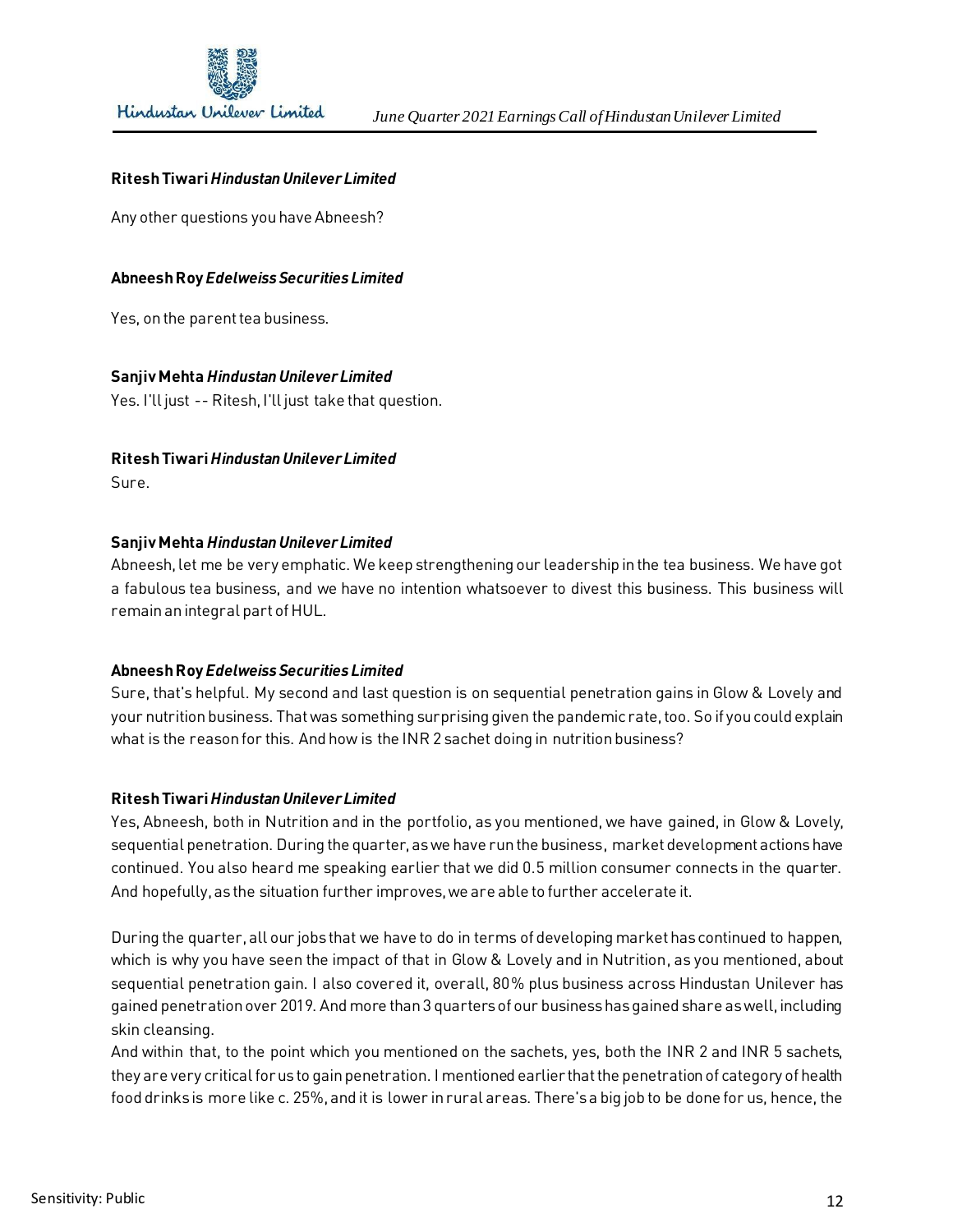

role of INR 2, INR 5 sachet in enrolling new consumers with more trials is extremely critical, and we are exactly focusing on that. Including the plus range, to extend the benefit platform, we have activated that and there's so much under the route to drive market development.

In summary, if I just probably may touch upon one more element of nutrition, as I mentioned earlier, the go-to-market integration. It has enabled us to get 1.4x direct reach as we have delayered our distribution system. Once we complete, in next 3 to 4 months' time, our entire go-to-market integration, we hope to have at least twice the amount of direct outlet coverage, what we had in April last year. So put together, we are confident that we should be able to keep developing market and penetrating more with the category.

And just last to pick up, Abneesh, your question on tea inflation and tea market index. Tea, we are in the middle of the season. We will know as to how the crop has come out. Too early days to have a full view at this point in time. But tea, overall, remain inflated compared to what it was. We have taken sequential price increase, 1 more round in June quarter. And overall, our margins in F&R, as I just spoke earlier, 18 percentage is very healthy, and we have been able to improve F&R margin across the board and which you see, from 14 percentage now we've been -- we have taken that to 18 percentage. But while doing that, there has been no compromise on our competitiveness and our ability to drive volume growth in the business.

# **Abneesh Roy** *Edelweiss Securities Limited*

One last follow-up, a small follow-up on Nutrition. So I understand integration is still underway, and I also understand the impact of pandemic, etc.

But when I see growth rates of 5% in this category where direct reach has improved significantly and INR 2, INR 5 sachet has come, that is lower than your overall growth rate and double-digit growth rate in all the 3 subsegments in which you report. When do we see Nutrition business growing faster than the company average? Will we have to wait for the full integration to happen, because you said half of the integration has happened?

# **Ritesh Tiwari** *Hindustan Unilever Limited*

Yes. So the integration journey, we are almost half mark here at this point in time. In June quarter, we completed roughly 50 percentage of integration. By end of September, we should be having 80 to 90 percentage of integration completed.

Within the quarter, one of the elements I had called out that we delayered the earlier system that we had. So GSK had distributors and sub-distributors. With HUL go-to-market integration, what we have done is we have delayered the distribution system wherein now we do direct servicing, as I mentioned earlier, to larger rural outlet, and we have taken the mid-layer of sub-distributor. This would also mean pipeline correction in our distribution system and hence had impact in the June quarter.

Overall, long term, we are very, very clear that the market development potential is pretty strong for Nutrition business. As I mentioned, the penetration is low at 25%. There's enough and more to be done, be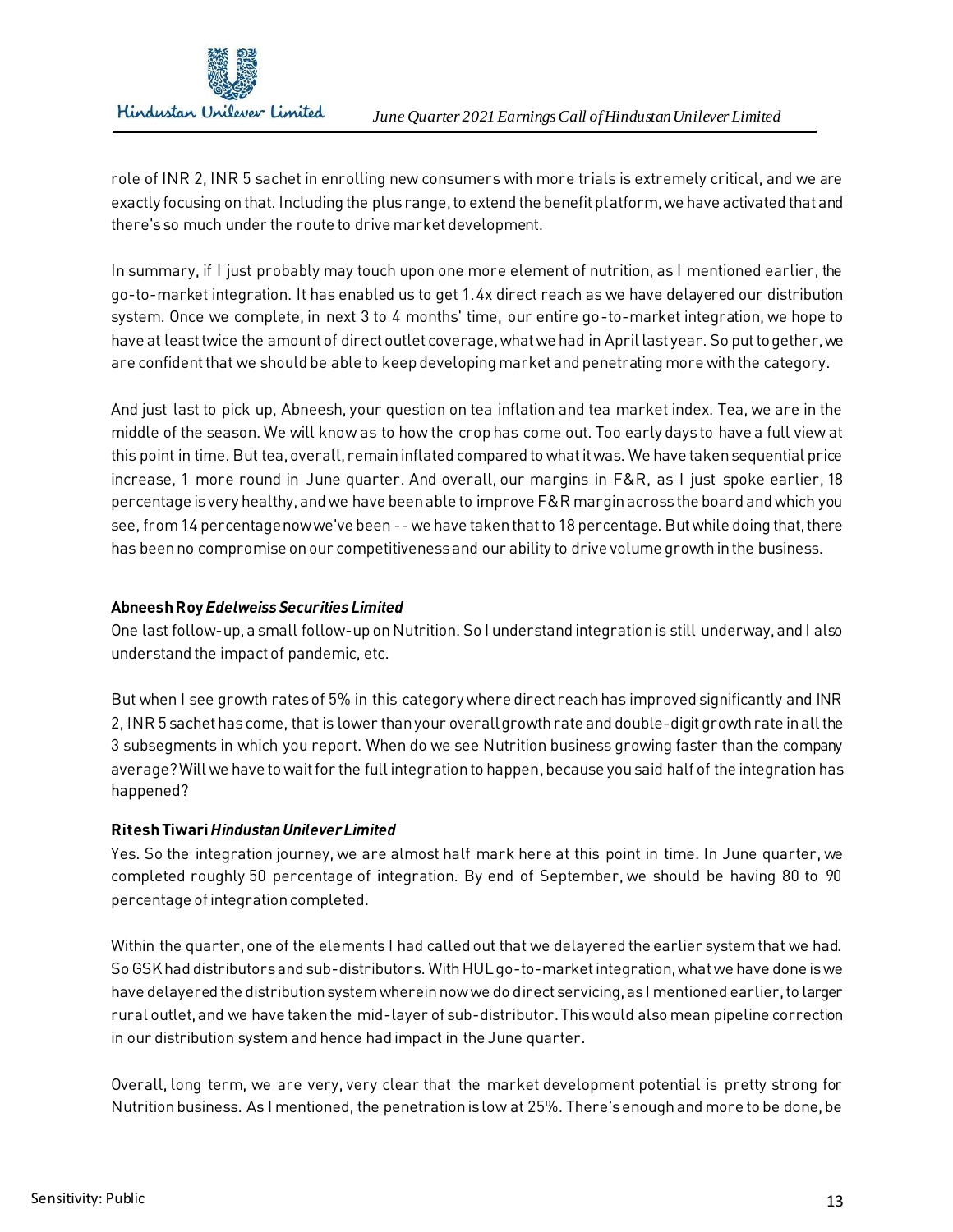

it using more INR 2 to INR 5 route to reach more consumers or be it expanding ourplus range. Put together, we have pretty good headroom to keep driving consumption of nutrition.

Sanjiv, I don't know if you'd build something on this further?

And just to also mention, Abneesh, of course, overall market development, our impact in the quarter did get limited because of COVID-19. We hope to pick up further pace on that. Though we did a pretty good job across the portfolio, I must say that in the quarter, it got limited, to some extent, in the month of peak, May, as I mentioned earlier, where mobility was severely restricted and it did impact.

But as we come in the month of June, as mobility has improved with infection rates coming down, we are full bat swing on, on our initiatives on market development that is enroute to grow. Given the penetration and levels of consumption for FMCG in India, this will continue to remain a focus area and a growth driver.

# **Sanjiv Mehta** *Hindustan Unilever Limited*

Yes, Abneesh, let me embellish what Ritesh had said. From HFD or the Nutrition business, our first priority was people integration and be able to retain all the best talent, which we have been able to do. Second was the system integration, which we have completed to a large extent. The third was the GTM integration, the go-to-market, which Ritesh has explained, is in place and will be completed definitely by end of the year. Then the core of the marketing was market development and getting into new segments.

Now obviously, with all the disruptions that have happened, the market development has not gone off with the kind of pace we normally do. So we are not much worried about that. The market development entails a massive amount of effort, it requires, not just communication, but it also requires us to make people experience the brands. And that, together with accessibility and higher distribution, gets into a virtuous cycle.

So yes, the environment has been a bit vitiated, I think, but very importantly, also, we have ensured that synergies, cost synergies, which is much more under our control, we have been able to deliver ahead of plan. So I'm not really much worried about HFD. We will get into the rhythm what we had sought to do when we purchased this property.

## **Operator**

The next question is from the line of Percy Panthaki from IIFL Securities.

# **Percy Panthaki** *IIFL Research*

My first question is on the pricing. With your domestic consumer sales growth at 12% and volume at 9%, the derived pricing is about 3% there, versus in March quarter. Your difference between the volume and value was about 5 percentage points. So I just wanted to understand why this has come down to 3 percentage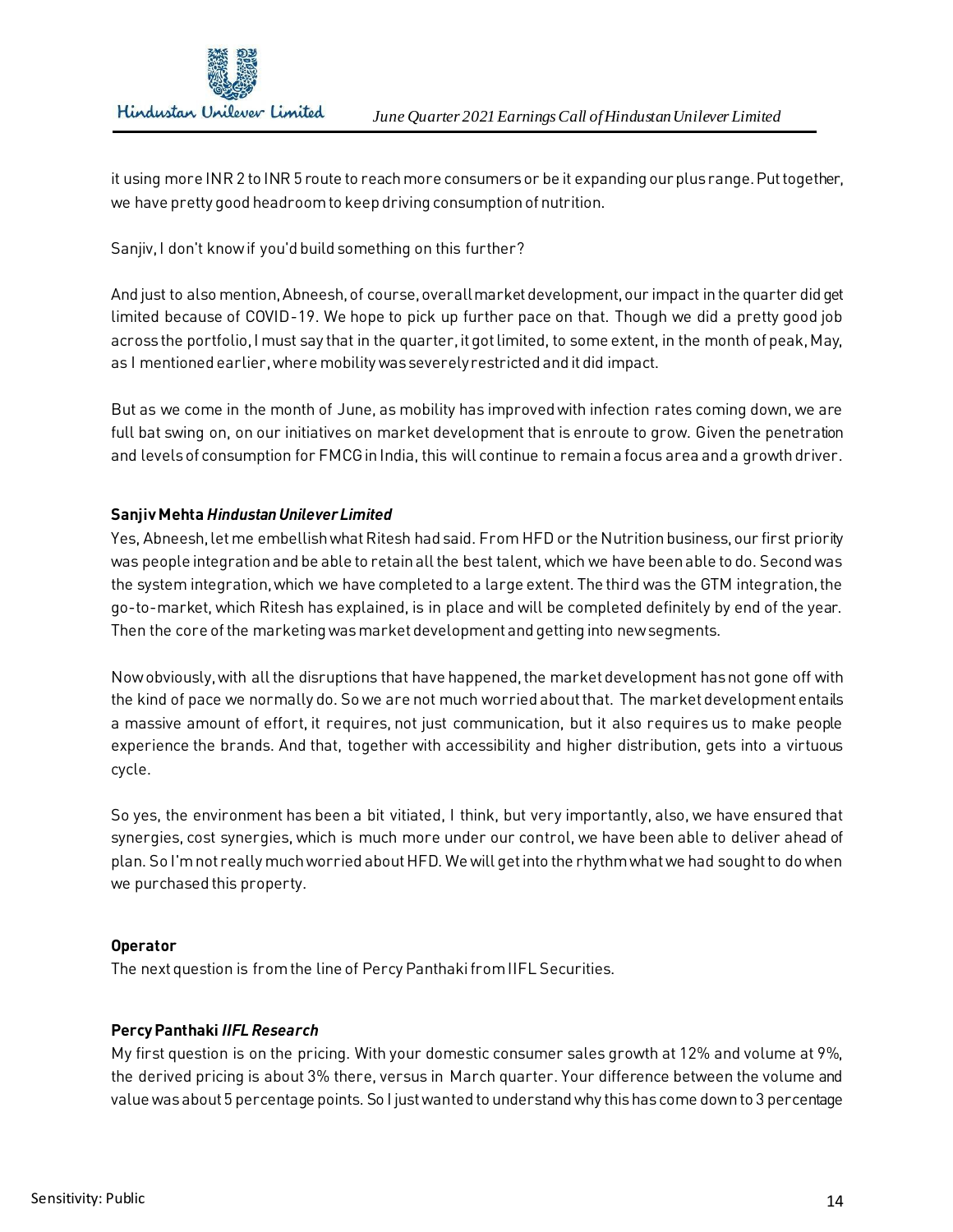

now, especially given that in the last 3-4 months you would have taken price increases only, not price decline. And is it a big anniversarization which was there in Q1, which has happened? Or is it that in the first wave, basically, all the companies had pulled back on promotions and discounts? And versus that, this quarter, you would have a normal promotions and discounts, and that is what is pressuring the sort of price growth?

# **Ritesh Tiwari** *Hindustan Unilever Limited*

Hi, Percy, yes, this quarter, as you've seen, again, within the 12% domestic consumer growth, we had 9% underlying volume growth and 3% UPG pricing. Pricing last quarter, March '21, was 5 percentage.

As I explained in my opening remarks by talking about pricing, there is an impact of promotion phasing in the base. If I adjust for that, the March quarter pricing was more like 3 percentage. And in the current quarter, June quarter, we have more like 4-ish percentage pricing. We have taken sequential pricing within June quarter across laundry, tea, skin cleansing, which have got impacted because of pretty high - multiyear high commodity inflation. So yes, there is sequential pricing. Pricing in June quarter is ahead of what you saw in March quarter. But optically, you see the numbers differently because what happened in the base last year between March quarter and June quarter in terms of promotion.

March quarter, one of the elements Sanjiv had called out in the last quarter's call, the difference between primary and secondary where we were not able to do pipeline filling primary at the end of the quarter. So yes, because of those periods, it was a very different level of promotions, which was in the base.

And equal in June quarter 2020, given the peak of COVID, which way in wave 1, it was a very different profile of investment that we did in trade spends, vis-à-vis now where things have more opened up, much better managed wave 2 as a country, which allowed us to do our expenditure on trade promotions. So hence, overall, in summary, June quarter pricing is ahead of what you saw in March quarter because we had to take sequential pricing in our commodity impacted categories.

# **Percy Panthaki** *IIFL Research*

Very clear. As we go ahead into September quarter, how is the base on promotions there? So September quarter last year, would you say it was a normal promotional intensity? And therefore, as we look at September quarter this year, the Y-o-Y change in the promotions would not be much and the actual pricing growth would really reflect through? Would that be a fair assessment?

# **Ritesh Tiwari** *Hindustan Unilever Limited*

That's a fair assessment. The September quarter, we should see normal levels of base comparator. It was more of the disruptive nature of what happened in June quarter last year, especially last -- and also last 2 weeks of what happened in March quarter last year. So March quarter and June quarter had a disruptive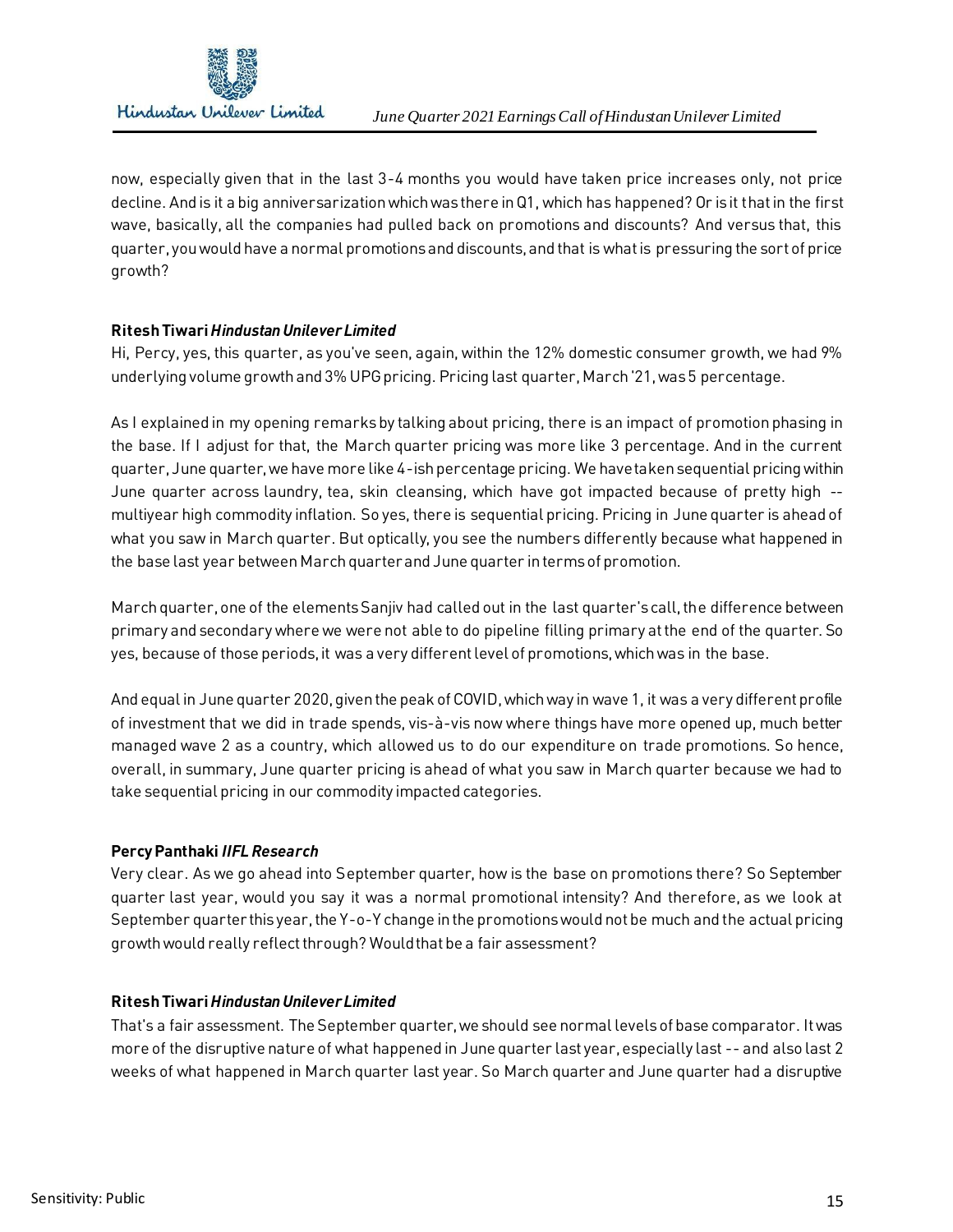

base, but from September quarter onwards, it is normalized in the base.

#### **Percy Panthaki** *IIFL Research*

And also, would it be fair to say that the gross margin pressure on a Y-o-Y basis that you are seeing this quarter is also affected by this Y-o-Y pricing being lower because of the phasing of the promotion? And as we go ahead, even the gross margin will recover as the pricing recovers?

#### **Ritesh Tiwari** *Hindustan Unilever Limited*

So the key impact that you saw in our cost of goods sold, both sequential and year -on-year there is an inflation in three key commodities. Crude at the same time, Percy, last year in June quarter, crude was a multiyear low compared to where it is now at elevated levels.

Equally, we are seeing palm at multiyear highs where we are in June quarter. Tea, it remains elevated. So with all 3 categories put together, we have a pretty high amount of commodity inflation affecting 3 of our large categories. Given that, that is the impact which you saw on gross margin as cost of goods sold has increased.

Now commodities are, of course, cyclical in nature. We are at the peak of the commodity. We are also in the thick of the season both for tea and for palm, depending upon what kind of production and inventory levels the season leaves will determine the next rounds of commodity price levels in September and December quarter. But in my mind, commodities are cyclical.

The way I see, we have a strength in our portfolio, and we have leadership position across our categories and which is why we've been able to lead price increases. Important element for us out here is to get the growth equation right and protect the business model. This is what our cornerstone of strategy has been.

The point I made earlier for Foods & Refreshment from a low of 14 percentage in December quarter, we are at 18% segmental margin for Foods & Refreshment. And the way it happened was in times that we've been able to first drive savings, we continue to drive more than 8 percentage savings to our turnover, number one. Number two, as required, we did take both calibrated and judicious pricing sequentially in the quarter. And that put together if the value equation for consumers remain, we should be able to drive competitive volume growth. And then hence, the virtuous circle of growth should kick in, in terms of driving growth and hence, driving profitability. So we are very confident that what we have done for F&R is what we will end up doing across the portfolio as we are up against multiyear highs in commodity cycle. Sorry, a long answer to your question. I just wanted to address it from multiple angles.

## **Percy Panthaki** *IIFL Research*

Yes, so derivative of this, I mean, each year, I've been listening to your calls in several years, and each year, we have reiterated that we will deliver modest EBITDA margin expansion. Now obviously, last year was an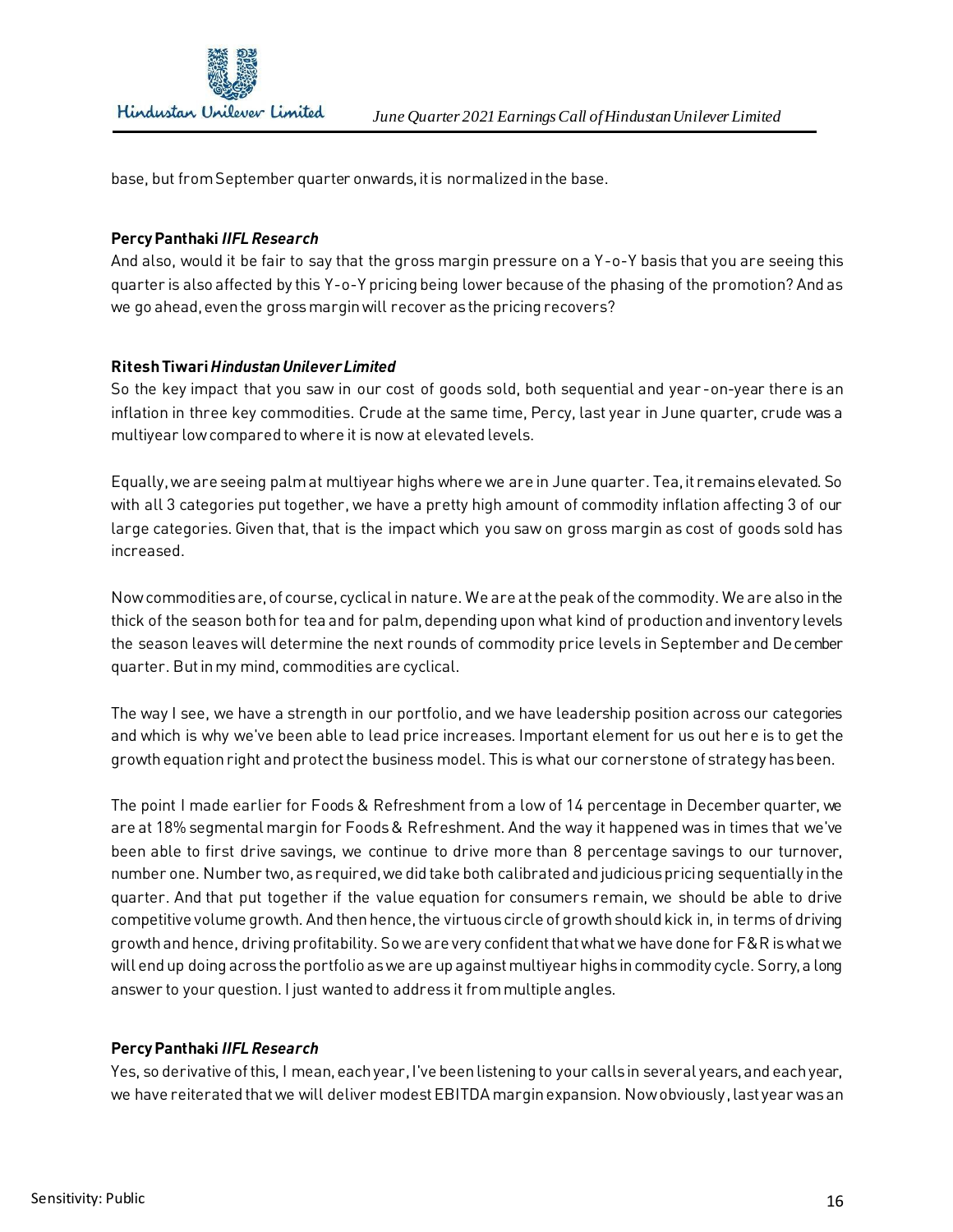

exceptional year, and therefore, you could not. But this year, barring any third wave of COVID, would you reiterate that kind of guidance that we would deliver sort of modest EBITDA margin expansion on a full year basis?

## **Ritesh Tiwari** *Hindustan Unilever Limited*

No we don't give guidance on future quarters, but let me still add the point out here. Our margins today at 24.3% EBITDA is at healthy levels.

One of the elements which we had called out in the last quarter as well that we would want to ensure that we are able to protect the business model. In the last 10 years, we have driven 1,000 bpsexpansion of our EBITDA margins. So business does have capability to drive competitive, profitable, consistent and responsible growth and which is what we have always spoken about our 4G growth model.

Given where we are at a multiyear high elevated commodity level, we will have to be sensible for a couple of quarters to manage the business model very carefully so that we don't lose consumer franchise. And the cost price value equation remains intact so that we are able to enroll, continuously, more consumers into our portfolio. And that virtuous circle of growth that I mentioned for Foods & Refreshment is a classic example is what we would want to keep driving in our business. We are at a healthy margin level, and we would want to maintain healthy margin levels.

# **Operator**

The next question is from the line of Avi Mehta from Macquarie.

# **Avi Mehta** *Macquarie Research*

Sir, I just wanted to follow up on the last question. You have clearly spelled out that you would like to maintain margins at this current range is what I heard you. Does that suggest that the gross margin inflation or the input cost inflation is what is going to weigh down on the ability to expand margins from the current level? And hence, you would look at, broadly, doing a similar margin as the last year? Or is this commentary more for a newer next quarter perspective that you're looking at it?

# **Ritesh Tiwari** *Hindustan Unilever Limited*

See, the way we manage our P&L is across all the lines of the P&L. Then, of course, lines of cost inflation, which is impacting cost of goods sold. Equally, we are doing, as I mentioned earlier, the overall savings agenda that we have, which is more than 8% of turnover that we do. That savings agenda is across the portfolio, the way we use our materials, the way we run up our factories very efficiently, the way we drive ROI from our media investment, the way we tighten our overhead costs as you see that in other expenses, cost structure.

So across all the lines of the P&L, we play above P&L to ensure that we are able to get value from every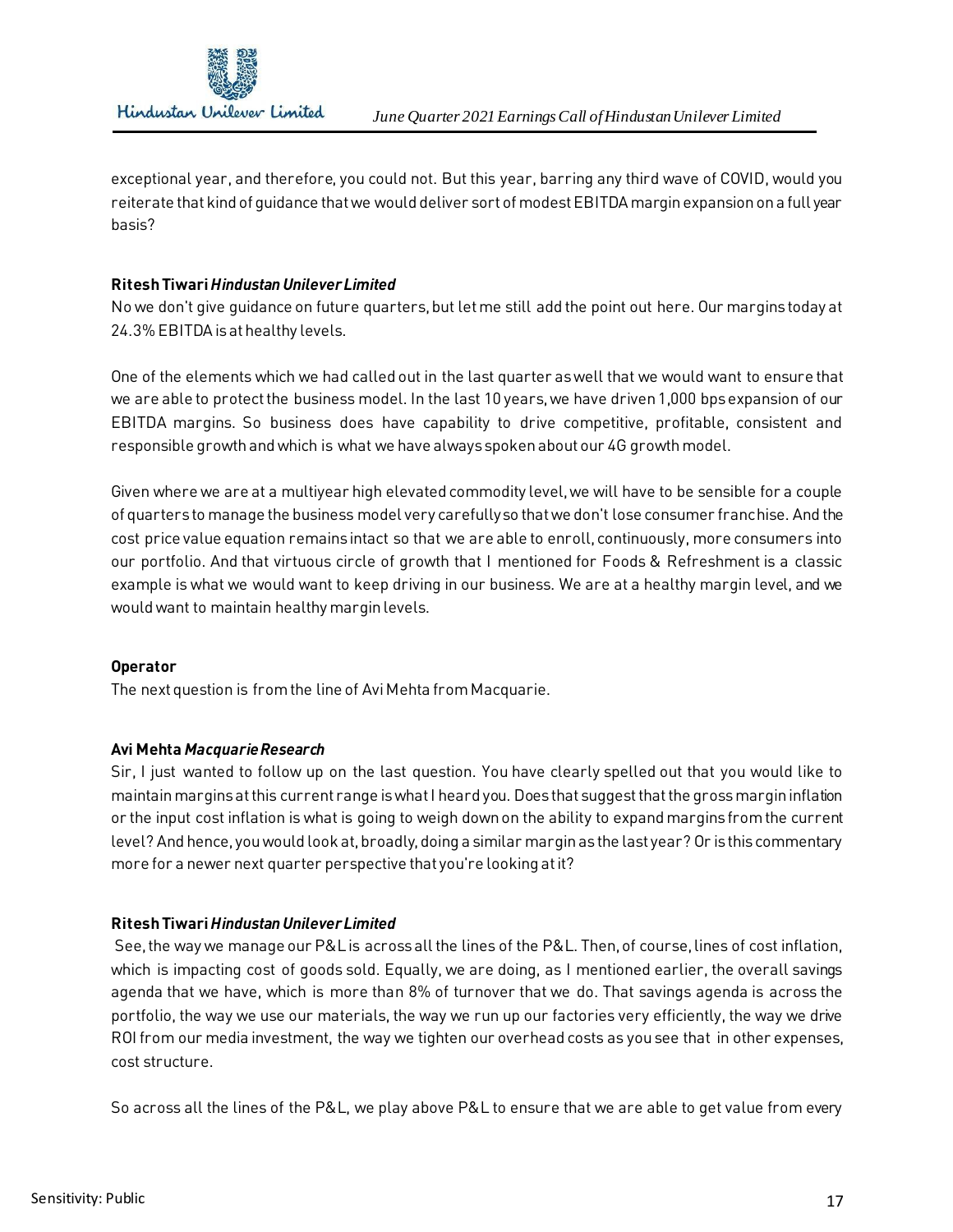

line. This is what really gives us the ability to keep maintaining healthy margins. As I mentioned, next couple of quarters is what we have to ensure that will sensibly manage this navigation, where we are up against multiyear highs. We have not seen these levels where 3 of large category, at the same time, will have commodity inflation, which had multiyear levels. And which is why we had mentioned in the last quarter and I repeat again, we need to manage this next couple of quarters very sensibly not to lose the volume growth competitiveness.

We are taking pricing, as I mentioned to you, sequentially, to ensure that the price versus cost equation remains in a manner, measured and calibrated all in service of competitive growth. Put together, we are confident that we should be able to do what we have done, which is keep driving healthy margins in our business. But also equally important, as I mentioned, first priority, driving competitive volume growth.

# **Sanjiv Mehta** *Hindustan Unilever Limited*

Ritesh, if I may, just give one more flavor because there are a lot of questions coming in for margin. Friends, we also have to consider the mix. We have a fabulous portfolio, which is now being tabled under discretionary, where we have very strong market positions, and we have very healthy margins like skin care, color cosmetics all this.

Now obviously, because of lack of mobility, these categories have been impacted, and we have still not gone back to the pre-COVID level. Just to explain to you, if June quarter '19 was 100%, June quarter '20, we came down to 50%. And now we have gone to 75%, but we are not yet at 100%. So as mobility improves, the mix will impact, and we will have even better margins coming from these categories.

# **Avi Mehta** *Macquarie Research*

No, Sanjiv, if I may, sorry, just to -- sorry to belabor a point to some extent, but I wanted to just get this clear, what you're essentially -- what I'm trying to understand - is input cost inflation, mix more of a yearly worry for now as what you are looking at it? Or is this more...

# **Sanjiv Mehta** *Hindustan Unilever Limited*

No, no, no. At the end of the day, this impacts your gross margin, right?

# **Avi Mehta** *Macquarie Research*

Yes.

# **Sanjiv Mehta** *Hindustan Unilever Limited*

So that's what the picture, I'm telling you. And this is not a structural issue. This is just an issue which is linked to lack of mobility.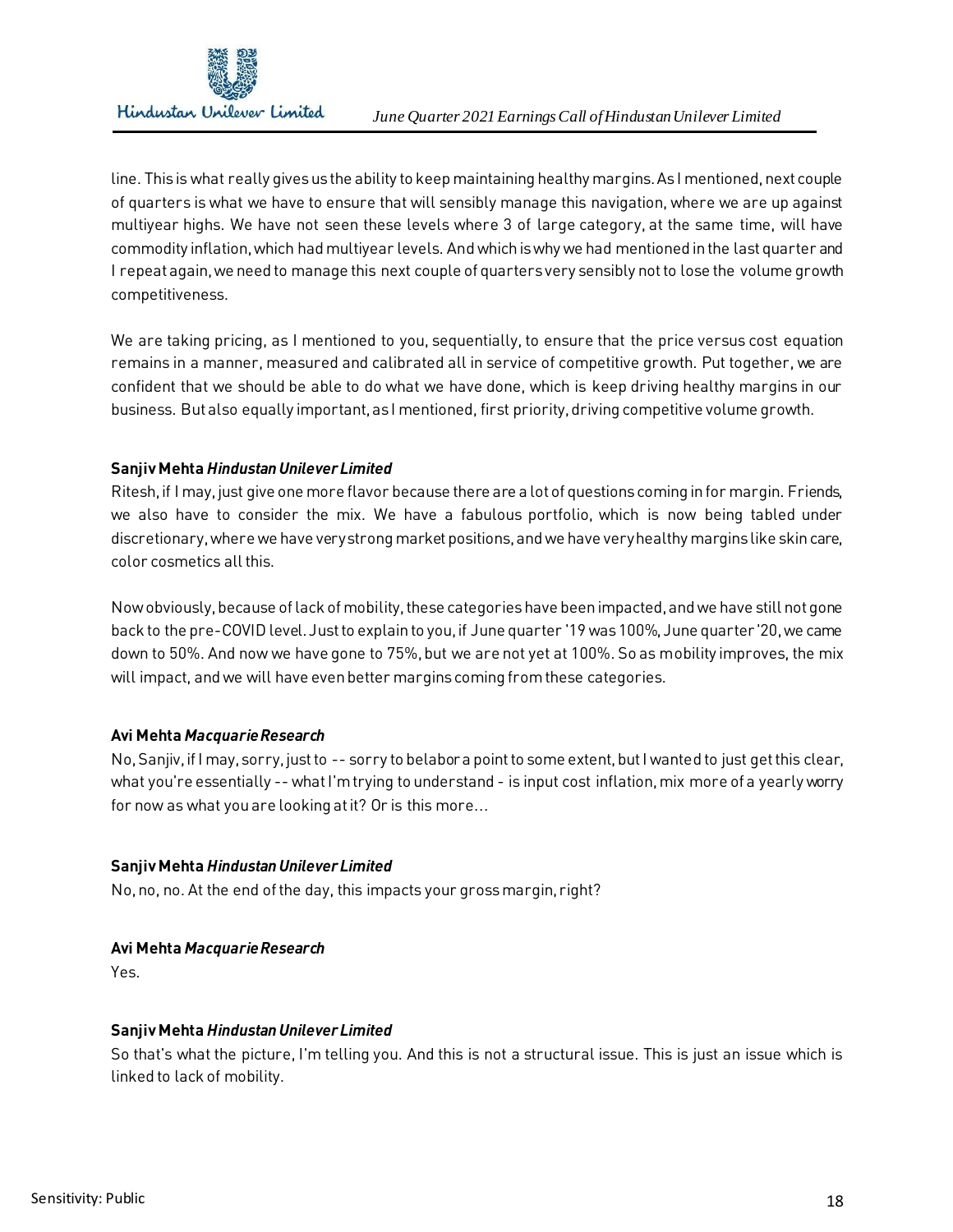

## **Avi Mehta** *Macquarie Research*

So you're -- okay. So you're saying that as the mix improves, that is what we should kind of bear in mind, which is worth it. Okay. And hence, the range comment is also in consideration of that and not kind of factoring the mix change.

## **Sanjiv Mehta** *Hindustan Unilever Limited*

Yes.

## **Avi Mehta** *Macquarie Research*

Perfect. My second question was, again, on the inflation aspect. Would you be able to share what is the price increase or price hikes that we've already taken through the quarter? And how much would we still need to carry out as we go forward across personal wash, tea and laundry categories, please? That's all from my side.

## **Ritesh Tiwari** *Hindustan Unilever Limited*

Yes, as I mentioned earlier that in this quarter, across all the 3 commodity-driven categories, we have taken sequential in-quarter pricing of close to 3 percentage across skin cleansing portfolio, our tea portfolio and laundry portfolio.

We will have to, of course, very clearly monitor the inflation levels across all the commodities. I mentioned for 2 of the key commodities, we are in thick of the season now for palm and for tea. The kind of production that we'll have for these commodities will then will also inform us either quality of tea, which is getting produced, the volume, which is getting produced and for the matter, palm production, which happens.

The kind of inventory these large categories with the large commodities will end up giving at the end of the peak seasonal production will end up determining the commodity view going forward. Commodities, as I mentioned, are cyclical in nature, and it just happens that we are multi-high across all 3 of them.

So we will have to keep in tandem our pricing actions as we keep seeing commodity inflation. If commodity inflation remains, of course, we will have to keep working, as we are doing already, very hard on our savings agenda. But equally, as I mentioned, lead price increases as category leaders with strong brand and strong portfolio, we believe pricing is required to protect the business model. So far, as the consumer value equation remains good and is able to drive competitive volume growth, so rightly I do that, but balance that competitive volume growth with right pricing, given the kind of cyclical commodity highs that we are in this point in time.

# **Avi Mehta** *Macquarie Research*

So sir, as of now, we would have passed on, say, 50% of the inflation, 60% of the inflation. Any range that you could kind of give us. I understand the volatility aspect that you've highlighted, but just to get a sense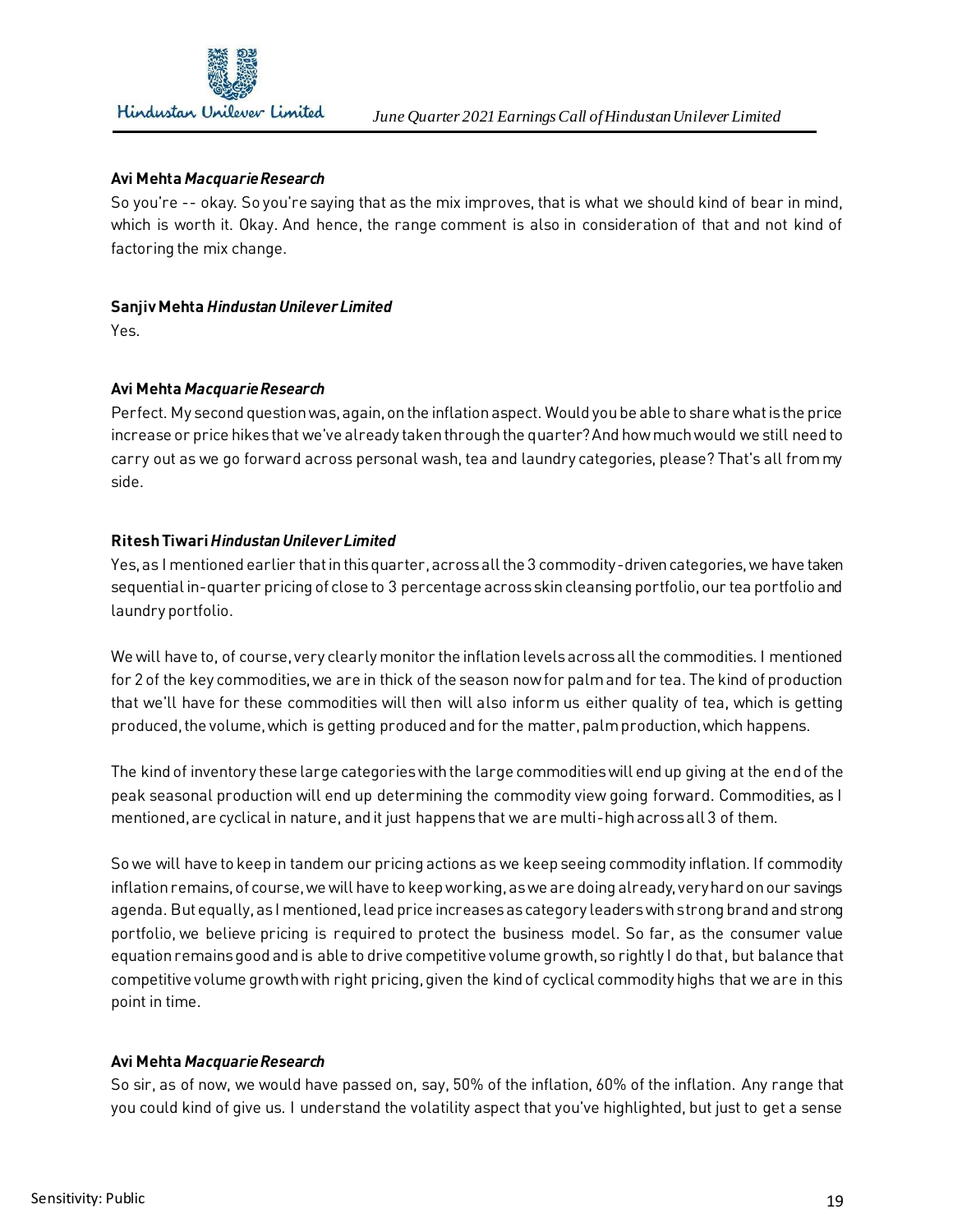

on where we are in that journey.

## **Ritesh Tiwari** *Hindustan Unilever Limited*

So I won't get into details of that, but more than happy if you could pick it up with us off-line. But at this stage, I would have remained with high-level comment, as I mentioned, where we are rather than getting into specifics of portfolio.

## **Operator**

The next question is from the line of Aditya Soman from Goldman Sachs.

## **Aditya Soman** *Goldman Sachs Group, Inc.*

So first question on rural demand. I mean, obviously, you've indicated that the impact on rural India at this time around is somewhat bigger. However, for you, I mean, rural continues to lead growth. Have you seen any changes in consumer preferences, whether it's through smaller packs or spending less at single shopping trips or anything of that frame. Anything qualitative that you can add?

## **Ritesh Tiwari** *Hindustan Unilever Limited*

Yes, so rural has been resilient. I was mentioning earlier that as we are operating March, June and July, the overall dip that we saw in the -- from end of April and May of both rural and urban, we have now seen consumption in FMCG coming back to the levels that we saw in March '21. Within that, rural has led the come back strongly. And rural is ahead in terms of growth and trajectory compared to urban.

Our portfolio in rural remains robust across all brands and our categories. We have a portfolio which straddles across the price pyramid. And our penetration pack, our accesspack that we have, they continue to keep doing business and gain sequential penetration.

The point I made earlier that 80 percentage of our business today is gaining sequential penetration over 2019, that is across urban and rural. So we have been able to gain penetration in rural. And overall, 3/4 of our business is gaining market share as well.

A linked one Aditya, I also mentioned about premium portfolio. During this entire pandemic of wave 2 in June quarter, we continue to drive up our premium portfolio extremely well. Where the premium part of the business has grown at twice the speed compared to the rest of the portfolio, that, again, remains a very strong priority for us at this point in time. And as I mentioned, what Sanjiv alluded earlier, we would hope to see mobility further improving as the infection levels are receding and mobility coming back, which would then further help us to drive consumption of our discretionary categories. So it is different ways in which you to look at this area.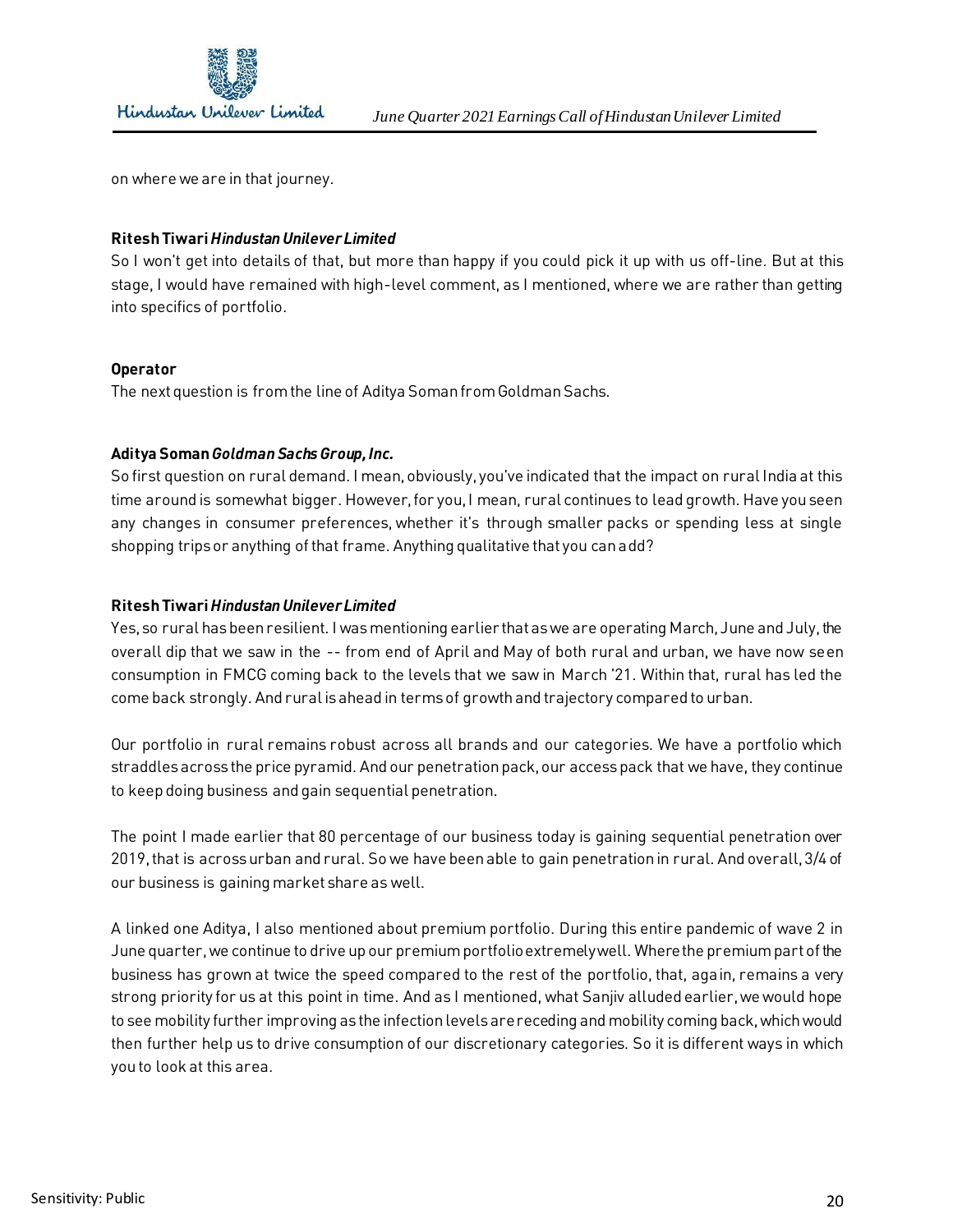

# **Sanjiv Mehta** *Hindustan Unilever Limited*

Yes, gentlemen, if you were alluding to, are we seeing significant down-trading? Are we seeing more frequent trips but smaller basket size? We are not seeing that happen. Yes, and as far as rural is concerned, this is something which we saw at the beginning of the pandemic last year. But since then, we saw the rural pickup and rural has remained resilient, the disruptions this time are more because of either the wholesale mandi is closing down or because a distributor in rural area has fallen sick, those kind of disruptions. But we have not seen any discernible shift in consumer behavior.

# **Aditya Soman** *Goldman Sachs Group, Inc.*

That's very clear. I think the second question, just in terms of direct-to-consumer, I think you alluded to premium growing much faster. Now when you think of UShop, is there a disproportionate sort of sellthrough for premium on direct-to-consumer? Or you're seeing universal growth across most of your brands from mass to premium?

# **Ritesh Tiwari** *Hindustan Unilever Limited*

So if I talk about e-commerce channel overall, the direct-to-consumer, including elements of eB2B and of course, eB2C, all put together, we are seeing, as I mentioned earlier, our business today has doubled from the e-commerce channel. We've seen pretty strong growth as assortment has increased online, consumers are leveraging that possibility of buying into that assortment.

Put together, if I add our direct-to-consumer channels, our e-commerce, both eB2B and eB2C and Shikhar, all put together, we now have more than 10 percentage of our business, which is digitized in terms of sales demand capture and this very clearly opens up, in a very disruptive way, our ability to drive demand generation. So this future-ready sales platform now are more than 10 percentage of our total sales.

# **Aditya Soman** *Goldman Sachs Group, Inc.*

Fair enough. That's clear. Just --my question was more on the premium. Are you seeing a disproportionate sales flow of premium products on these platforms? Or that wouldn't be a fair comment?

# **Ritesh Tiwari** *Hindustan Unilever Limited*

So our D2C branch, if I talk about our the 2 premium brands, both Lakmé and Indulekha, we've seen pretty good traction on both these brands online as we approach consumers and they've liked this website, the product, and we're seeing a good amount of growth in both of them.

And UShop, of course, is up today, but as I mentioned earlier, UShop is something which we have across the portfolio. So it is not focused only to the premium portfolio. It is across the portfolio.. But the point I mentioned a little earlier, overall, premium portfolio has grown at twice the pace compared to the rest of the portfolio in June quarter. This is across segments, and premium as defined is higher order benefits at 120 price index. That portion of the portfolio is what has grown extremely well even in such times as we saw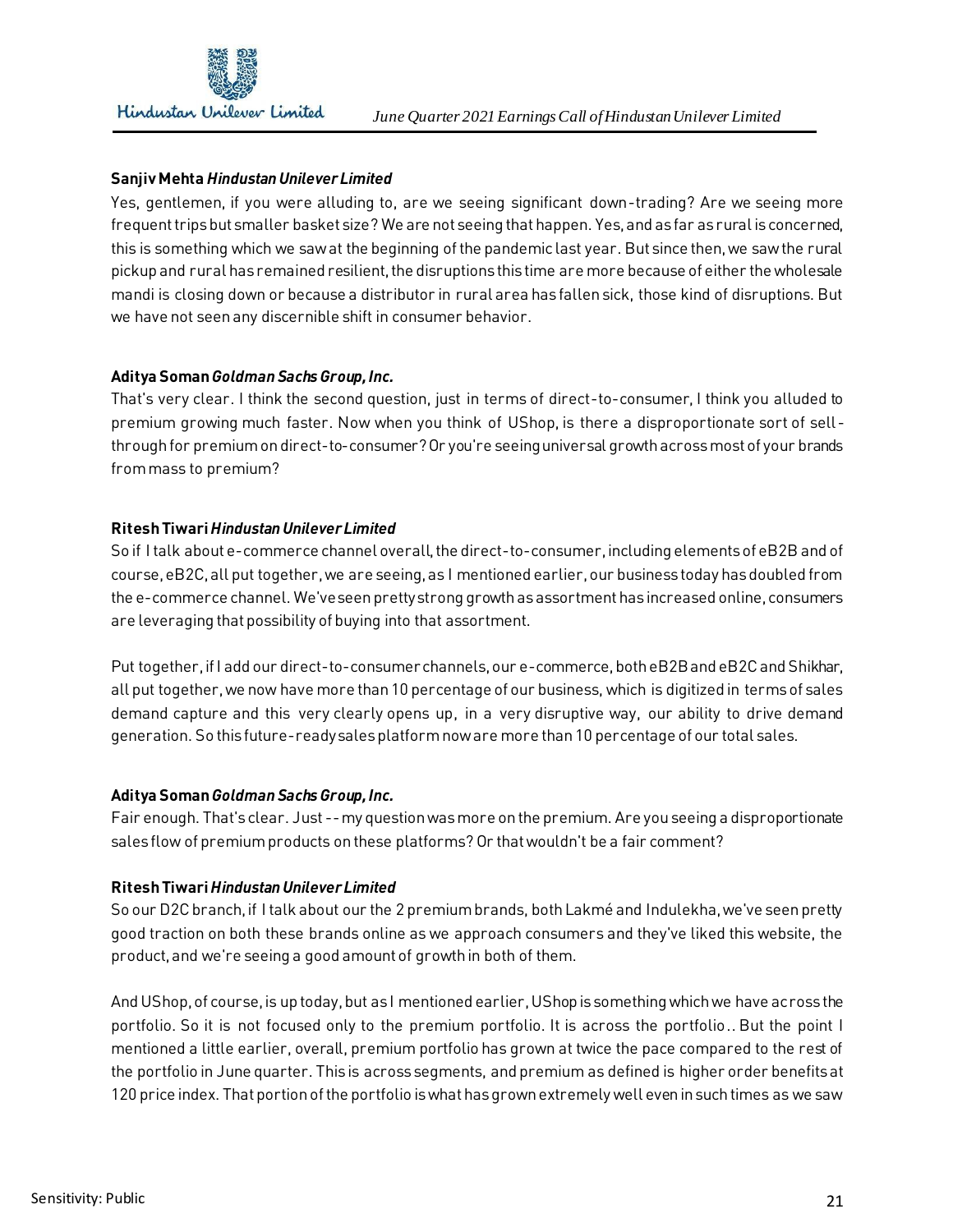

in quarter 1 FY'21 with COVID in the country.

#### **Operator**

The next question is from the line of Tejash Shah from Spark Capital.

#### **Tejash Shah** *Spark Capital Advisors (India) Private Limited*

My question also pertains to margins, and I'm sorry to drag this point. But margins in GSK portfolio last year, we exited the year with 31.8% margin. And our guidance has been 500 to 700 basis point range improvement. And then you just spoke about that we are -- in terms of people integration and process, integration, we are almost done. So when you secured a large part of the integration process on the back end side. But in terms of margin expansion, you have just managed 15% of the lower range of the target. So just wanted your thoughts on the same.

#### **Ritesh Tiwari** *Hindustan Unilever Limited*

I'm not sure what your question is when you refer numbers. Are you talking total Hindustan Unilever or are you trying to speak to...

#### **Tejash Shah** *Spark Capital Advisors (India) Private Limited*

No, GSK portfolio. Because you shared that number in your annual report, so I'm referring to that.

## **Ritesh Tiwari** *Hindustan Unilever Limited*

Sorry, which portfolio?

## **Tejash Shah** *Spark Capital Advisors (India) Private Limited, Research Division*

GSK portfolio, the nutrition portfolio.

#### **Ritesh Tiwari** *Hindustan Unilever Limited*

Yes, yes. So GSK, yes, one of the elements that we have done pretty well is our cost synergies in Nutrition portfolio. We had a very clear business case, and we are, as we speak, is ahead of the business case in terms of driving cost synergies from the portfolio.

Gross synergy numbers is what we have quoted when we had spoken earlier, but the clear job for us would be to ensure that we are able to invest back those synergies to drive penetration, to drive market development and to drive consumption increases.

Where we are in our journey, we are pretty much ahead in the journey of realizing cost synergies with GSK. We still have some more jobs to be done, and we have clear line of sight for that. At this point in time, as I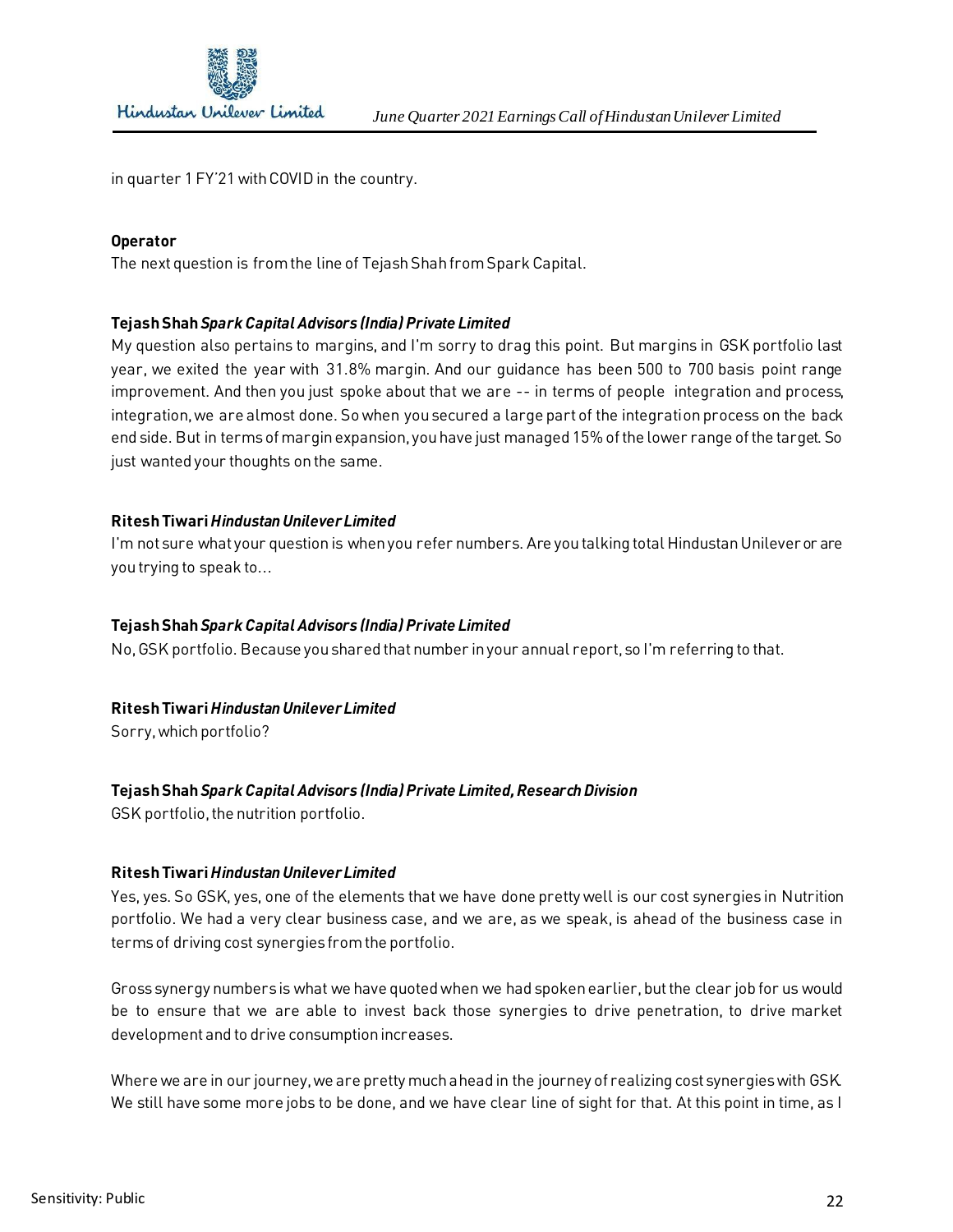

mentioned, we are ahead in driving cost synergy. And our focus is to ensure that this extra growth that we have with our cost synergies, we are able to invest it back in the business to drive penetration, to drive consumption.

## **Sanjiv Mehta** *Hindustan Unilever Limited*

Let me just clarify a bit. When we say the integration is getting completed in different phases, that does not mean that the synergies have all been realized. Yes, we yet have to realize the synergies on the manufacturing side. What we have been able to do is on the procurement side. What we've been able to do is on media buying. The CD side, it will be linked to the integration and manufacturing is yet to be done. So we are very well poised. We are ahead of the plan when it comes to realizing the synergy from the GSK acquisition.

# **Tejash Shah** *Spark Capital Advisors (India) Private Limited*

So Sanjiv, based on reconciling our commentary with the numbers that we have shared should we believe that, that 500 to 700 basis point guidance itself needs to be revisited in line of what has happened last year on COVID? Or you believe that the large part of that saving is yet to show up on numbers? And what we have done is largely the back-end part of the process? And the last part of the process will come up as we go along in this journey?

# **Sanjiv Mehta** *Hindustan Unilever Limited*

See, I'll have Ravi sit with you to clarify I hope you're not mixing the F&R margins with the GSK margins. They are 2 different things.

# **Tejash Shah** *Spark Capital Advisors (India) Private Limited*

Notes to accounts we have shared are GSK Nutrition business margins separately. So I was referring to that only.

# **Sanjiv Mehta** *Hindustan Unilever Limited*

Yes, but this quarter, we have not given you any Nutrition margin.

# **Tejash Shah** *Spark Capital Advisors (India) Private Limited*

Yes, this quarter is okay, but I was just thinking on a Y-o-Y basis, we still 80% of the journey left in terms of margin expansion in that portfolio.

## **Sanjiv Mehta** *Hindustan Unilever Limited*

On that margin, let me assure you, we will realize what was there in the business case and perhaps more.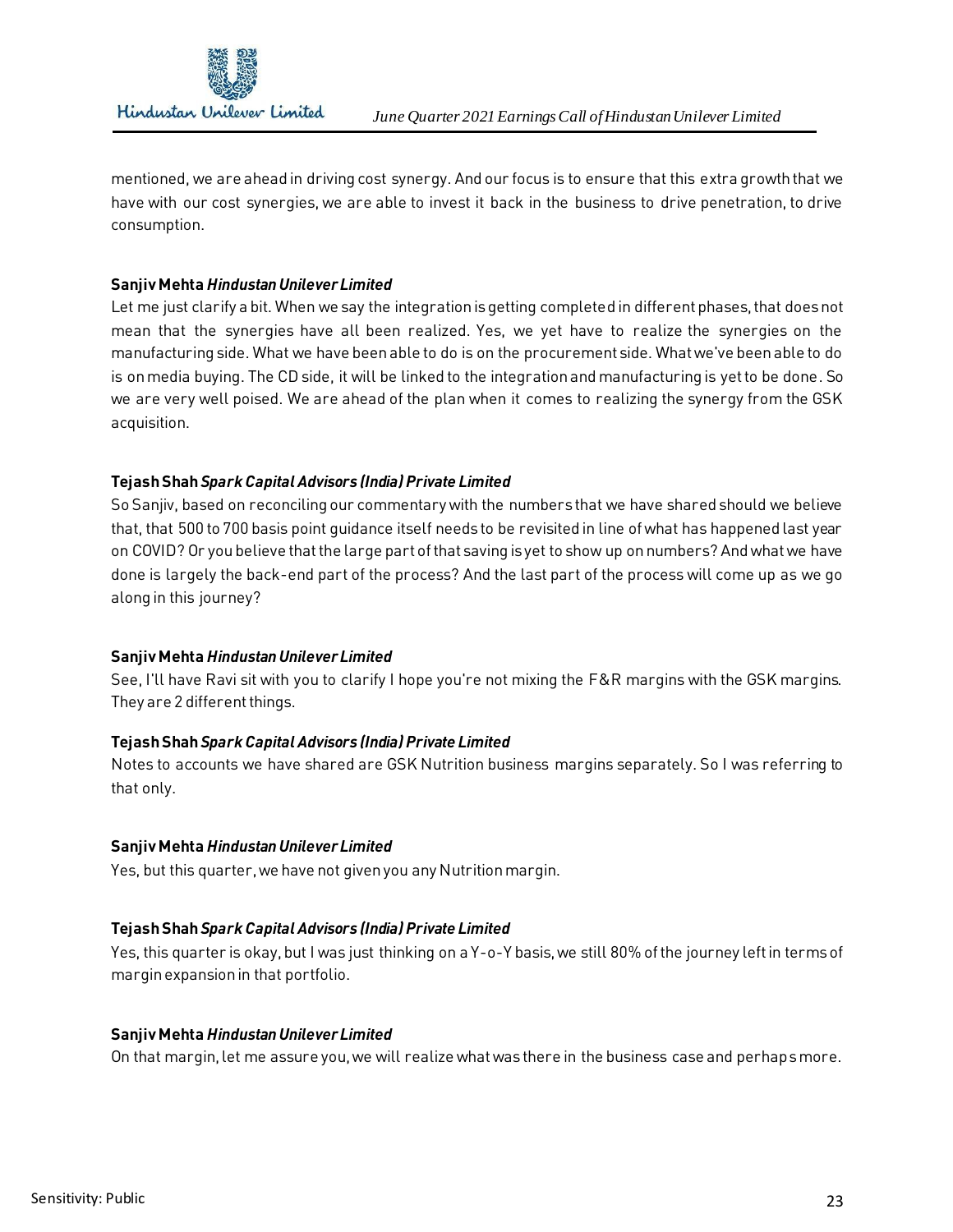

# **Tejash Shah** *Spark Capital Advisors (India) Private Limited*

And just staying with the nutrition portfolio. We have done a lot of interventions in terms of distribution. We have got that business on a distribution platform that we have, which is almost 2x or 3x more size than the initial portfolio had. But the growth is still very disappointing in terms of versus our overall -- yes.

# **Sanjiv Mehta** *Hindustan Unilever Limited*

No, no, no. You have to look at it. We have never said that we have completed the distribution, yes. The distribution integration will be completed by end of the year. So it's not happened. And you should also understand the premise on which were built were based on market development and new innovation. And both for market development, we have not been able to do the market development activities, which we had planned to do because of the disruption. So I would say that as far as the GSK acquisition is concerned, it remains significantly attractive for us. We are pleased with the traction. And we are very confident that we will achieve what we have set out to do.

There may be because of the disruptions, the phasing of it and -- but we are confident that we'll get the rhythm back.

## **Operator**

The next question is from the line of Shirish Pardeshi from Centrum Capital.

## **Shirish Pardeshi** *Centrum Broking Limited*

I have a continued question on GSK. On your comment that you mentioned that 800-odd distributors has come formally and you have cut 1 layer. So there is some pipeline inventory correction you did mention. Is it largely done? Or there is some more part, which is left, which can come up in the latter part of this year? That's the first question. And a follow-up on that in terms of our journey when we have now cut 1 layer, so, obviously, the distribution touch point would have gone up. Are we benchmarking this distribution against any of our products, say, tea or maybe -- Lifebuoy may not be the right consideration, but maybe Fair & Lovely is a consideration. Is that the benchmark which you can expect down the line, maybe a year from now?

# **Ritesh Tiwari** *Hindustan Unilever Limited*

Yes, Shirish. So as I mentioned earlier, that within June quarter, we completed half the job almost, where almost 50 percentage of the go-to-market transition we have completed. Over September quarter and up to end of the year, we will complete the transition. I expect by end of September quarter, we would have done 80 to 90 percentage and then some elements left will get done in December quarter. So that's the pace at which we are progressing on GTM integration. As I mentioned, in spite of the challenges we had in the quarter of COVID, we still managed to do almost close to 50 percentage of the GTM integration. That's number one.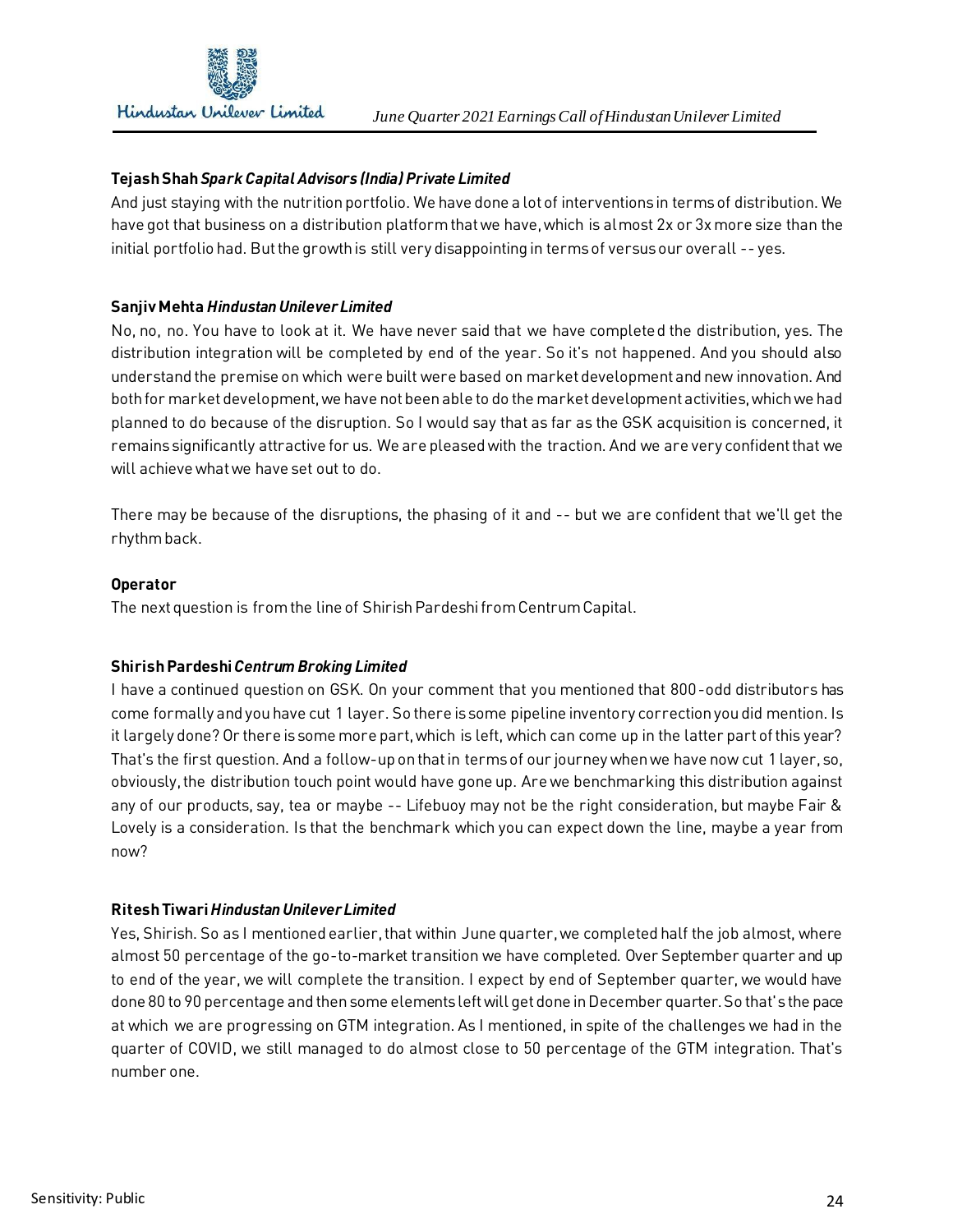

And yes, as I mentioned earlier that aspart of this, as we have delayered, we have been able to increase the direct reach. The number of outlets that we're serving directly has also gone up. So as we speak, we already have 1.4x outlets that we're directly reaching. And we intend, by end of the year, as we finish the integration, we would have doubled the amount of our number of outlets that we reach directly compared to what we had in April of last year.

It should also benefit, for example, from the pharma channel strength of GSK. We watched, for example, the entire detailing of VWash was done using nutrition detailing. So those are also the benefits that we have, apart from expanding the direct outlet reach, but also leveraging the pharma capability that we have in GSK. So those are the elements Sanjiv alluded to earlier in terms of (a) driving market development; and (b) also then leveraging our go-to-market capability very differently in times to come.

# **Sanjiv Mehta** *Hindustan Unilever Limited*

Yes, and you're absolutely right. We would be benchmarking the distribution with the relevant category. That's where our strength comes. And that's what we would be leveraging.

# **Shirish Pardeshi** *Centrum Broking Limited*

Yes, exactly, Sanjiv. I'm banking on it and I'm with you. Just one follow-up since you touched upon. I just wanted to understand. I mean, exactly a year before on first of April 2020, we had a very long conversation and chat, the opportunity and all. And when we look back, we have lost Mr. Sitapati, and now we look back the further integration challenges. I missed your candid answer that what is it that we planned and we have delivered and what is it that we can expect? I'm not saying we have faltered. I think the pandemic has behaved differently. But I think what is it we can expect further on the risk in nutrition portfolio?

# **Sanjiv Mehta** *Hindustan Unilever Limited*

Let me give you a perspective. Last year, we were also disrupted because we had some factory issues. If you recall, we had shared that with you, one of our bigger factories. One was impacted severely with the COVID first wave. The second was impacted with some industrial relations problem. Now those are behind us.

What was the premise of the growth that we had put in? That, one, the penetration of these categories is in the 20s. The second is that the distribution of this, there is a huge run rate yet to increase. And the third one was bringing in innovations which are relevant and linked to all this was bringing in purpose-driven communication.

So one, we have been able to get now massive insight into what propels the category growth. So the communication and all that we are now coming out with are very relevant to persuading the consumers to consume more. The second has been that Pandemic has impacted 2-key levers of our plans. One is the CD integration. The second is market development.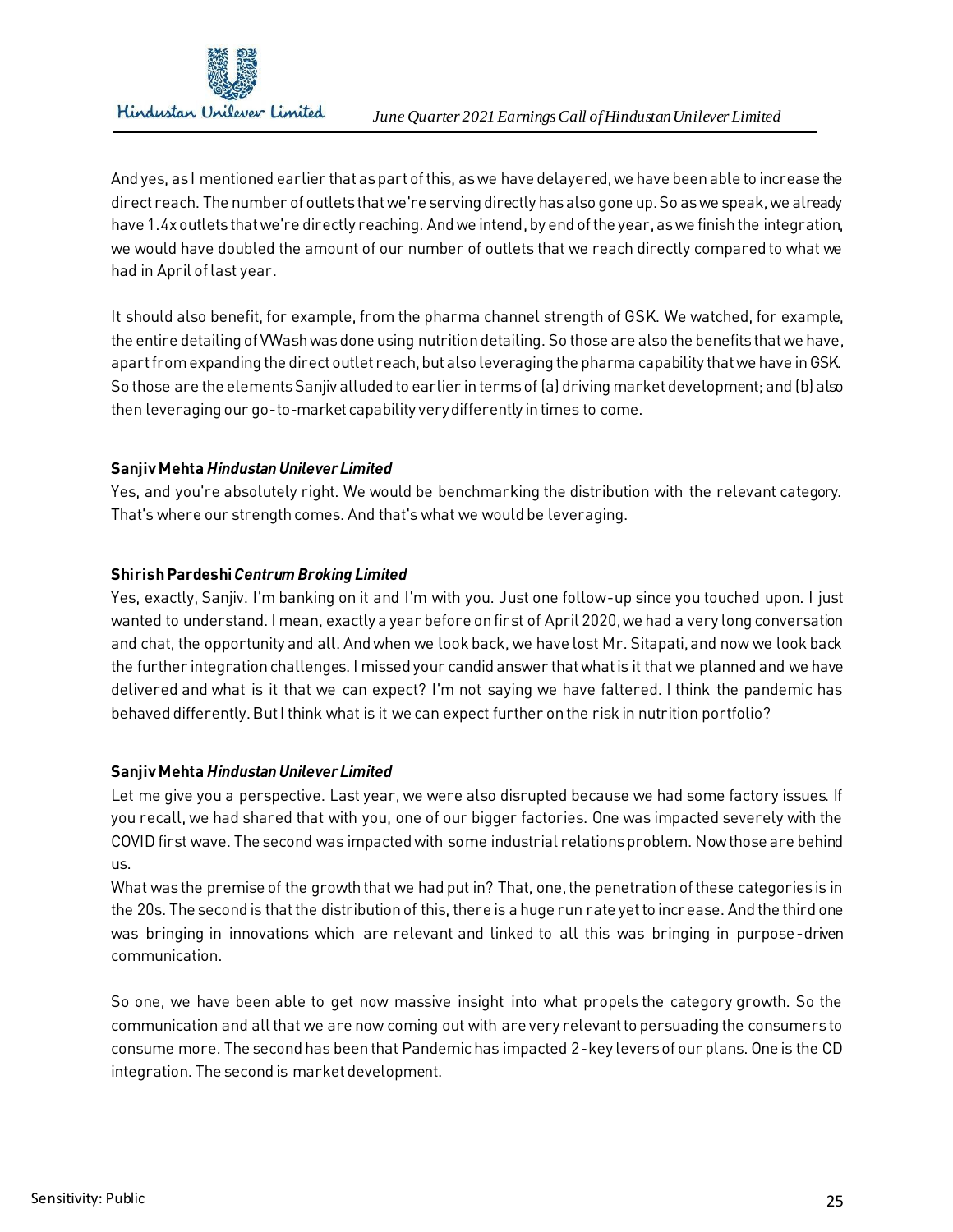

Had the pandemic not been there, we would have been far ahead when it comes to seeding market development and income of CD integration. So these are the 2 things where we have been behind schedule. But when it comes to margins, we are ahead of plan. So looking at the gravity of the pandemic, I am not much perturbed with that. The premise of growth remains and our ability to harness it I remain very confident of that.

When you look at such a big acquisition and such fabulous brands, a couple of quarters here and there should not worry you. And then as a businessman, I'm ensuring that the cash generation is not lower than what we had forecasted when we made the business case.

# **Shirish Pardeshi** *Centrum Broking Limited*

Wonderful. That's very helpful. My second and last question, it's just an observation, and I'm very hopeful that you harped on the out-of-home consumption, the offices will come back to normalcy. While during our visits, what we found that modern trade is one of the key factors driving our discretionary portfolio.

Generally, my experience in the industry suggests that the consumer tends to buy large pack on the ecommerce and also on the modern trade in a huge way. And this disruption has impacted our numbers in BPC portfolio. Do you think -- or rather, I'm asking your confidence, trying to borrow the confidence, that if the management is very hopeful that once this modern trade comes to a normalcy, I think we will see the kind of growth and the profitability, which we do...

# **Sanjiv Mehta** *Hindustan Unilever Limited*

Absolutely. These are directly linked to the 2 things. One is mobility, mobility linked to shoppers and mobility linked to consumers. When women aren't stepping out to go to work, they aren't applying makeup the way they normally do. So once they start stepping out, going back to work, etc, and the entertainment starts, shopping starts, then color cosmetics and all will get back to its rhythm.

But you're absolutely right. that the discretionary categories, the market development categories lend itself much more to modern trade than to general trade.

# **Operator**

The next question is from the line of Harit Kapoor from Investec.

# **Harit Kapoor** *Investec Bank plc, Research Division*

I just had 2 questions. Firstly, I wanted to get your perspective on the 3 categories within soaps, laundry. and tea that are seeing the maximum inflation. These are also categories which have a large regional brand or unbranded presence. I just wanted a to get your sense of how the competition, which is the smaller regional/un-branded competition has reacted. I mean, have they takenup prices much faster than you have, is the competitive intensity in terms of media in regional markets much lower than what it was because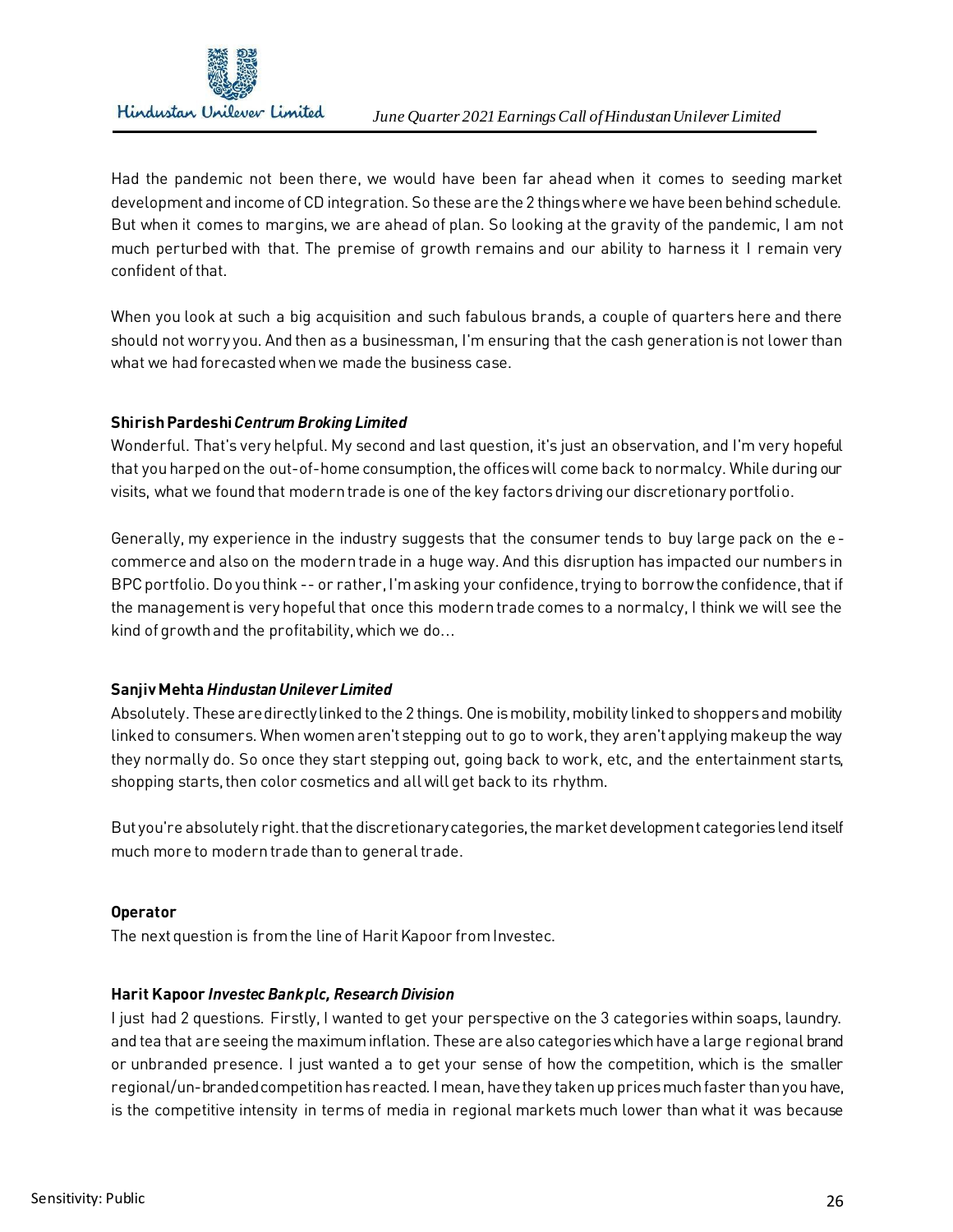

those guys are not able to have the cash to invest. So I just wanted to get a perspective on that. That's my first question.

The second question was on the e-commerce side. While you did mention that B2B, B2C together is over 10% of the business. It would be very helpful if you could give a sense of what the pure B2C part is now as a percentage of sales for the company, which basically includes UShop and all the other online portals.

# **Ritesh Tiwari** *Hindustan Unilever Limited*

Yes, on your first question about the 3 categories, let me start by saying that all 3 categories, skin cleansing, laundry and tea, we have had competitive growth and we gained market share in all 3 of them. You're right in terms of inflation. There's a pretty steep inflation in all 3 categories, but we have been able to drive our growth, not only across the portfolio, but also premium portfolio within these categories. And we remain competitive and we continue to gain share in this categories.

Coming to your second question on B2B, B2C, so as I mentioned earlier, that if I look at all the digital platforms where we do our business, Shikhar, where we are now reaching to the outlets directly, number one. Number two, of course, the B2B platforms, B2C platforms and direct-to-consumer platforms all put together, the future-ready platforms, we have now more than 10 percentage of our sales, which is digitized. It will give us both ability to capture demand more smartly and also to generate demand very differently. So I wouldn't, at this stage, get into giving a split of numbers, etc. but would request you to engage with Ravi offline to give him a flavor of that.

Thanks so much. So now let me move on to some web questions. And if I go to a web online question, the first question is from Pramod, How much raw material prices performing compared to pre-quarter -- pre-COVID quarter, and how much of that can be transitionary in the nature, given competitive scenario?

As I mentioned, compared to pre-COVID levels, all the 3-key commodities I referred to, the crude was at a multiyear high, for example, in June quarter, but even if you compare with pre-COVID levels, all 3 commodities are at elevated levels. As I mentioned, these are cyclical in nature. We need to watch out as to where this settles down in times to come, including post lockdown.

Then I move into a question which we have from Karan from BT Capital. In Home Care segment, we've seen cost inflation. How is the cost behaving in other segments?

As I mentioned, there are 3 different categories where we're seeing heightened cost inflation Karan. One is laundry, second is tea and third is skin cleansing. I would say put together, these 3 are the ones which have really seen elevated cost inflation. amongst the portfolio that we sell.

Moving on to questions from Nitin from CLSA. What is the mix of LUPs, in our portfolio in soap and tea, what is the quantum of price hike undertaken to pass inflation? I mentioned earlier, that across the 3 categories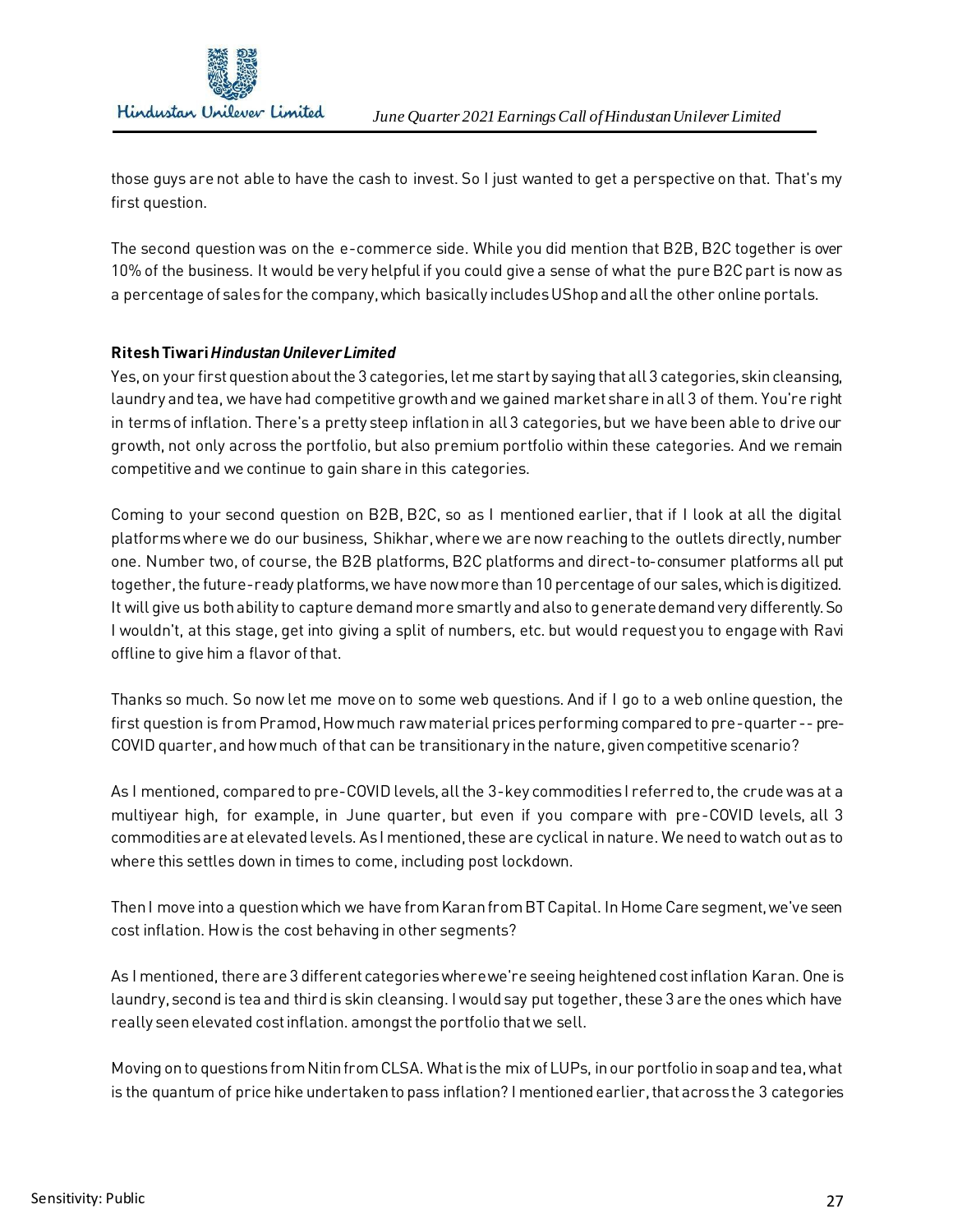

which have got heavily impacted with commodity, we have sequentially taken approximately 3 percentage price inflation in quarter. As I mentioned, the mix of LUPs is there but across soaps and tea, we have a pretty strong price pyramid. And we straddle the consumer pyramid of different portfolio and price points, and we've been able to do business across that.

Then yes, I think that by and large cover, there are questions on margins, which we have already answered on pricing, which had already answered, so I won't repeat those conversations. With that, I don't see any further questions. Ravi, back to you.

## **A Ravishankar** *Hindustan Unilever Limited*

Okay, so maybe we can take 1 more question on the audio line, if there is one, and then we'll call to wrap up late.

## **Sanjiv Mehta** *Hindustan Unilever Limited*

Ravi, If I may just take a minute to -- because there have been a lot of questions on margins, etc, is let me lay down, for the benefit of all our friends here, what is the philosophy on which we work.

Over the last many years that you all have been engaging with me, we've had a fantastic rhythm of improving the margins. And we have grown, we have grown at a CAGR of 9% in the last decade. And 60%, 65% of that growth has come from volume growth. Now we have reached a level of very healthy margins. And even during the period when there has been significant disruption, we have continued to invest in our brands much ahead of our market share, which indicates there is a commitment from a long-term perspective, to keep growing our market share and to keep ensuring that the consumers remain within our franchise. So we have been very aggressive in ensuring that our competitive growth remains.

Now when you have very healthy margins and when you have unprecedented inflation, then you would always try to play the different levers of business in a manner that you keep growing your business, keep growing competitively while ensuring that your business model remains intact. And that's the game we have been playing. So if you were to ask me, what is going to be my margin. I'll tell you that I'll ensure that my business model remains intact. But don't worry from a medium-term basis, our commitment to modest improvement in margins still remains intact.

Ravi, over to you.

# **A Ravishankar** *Hindustan Unilever Limited*

Thank you, Sanjiv.